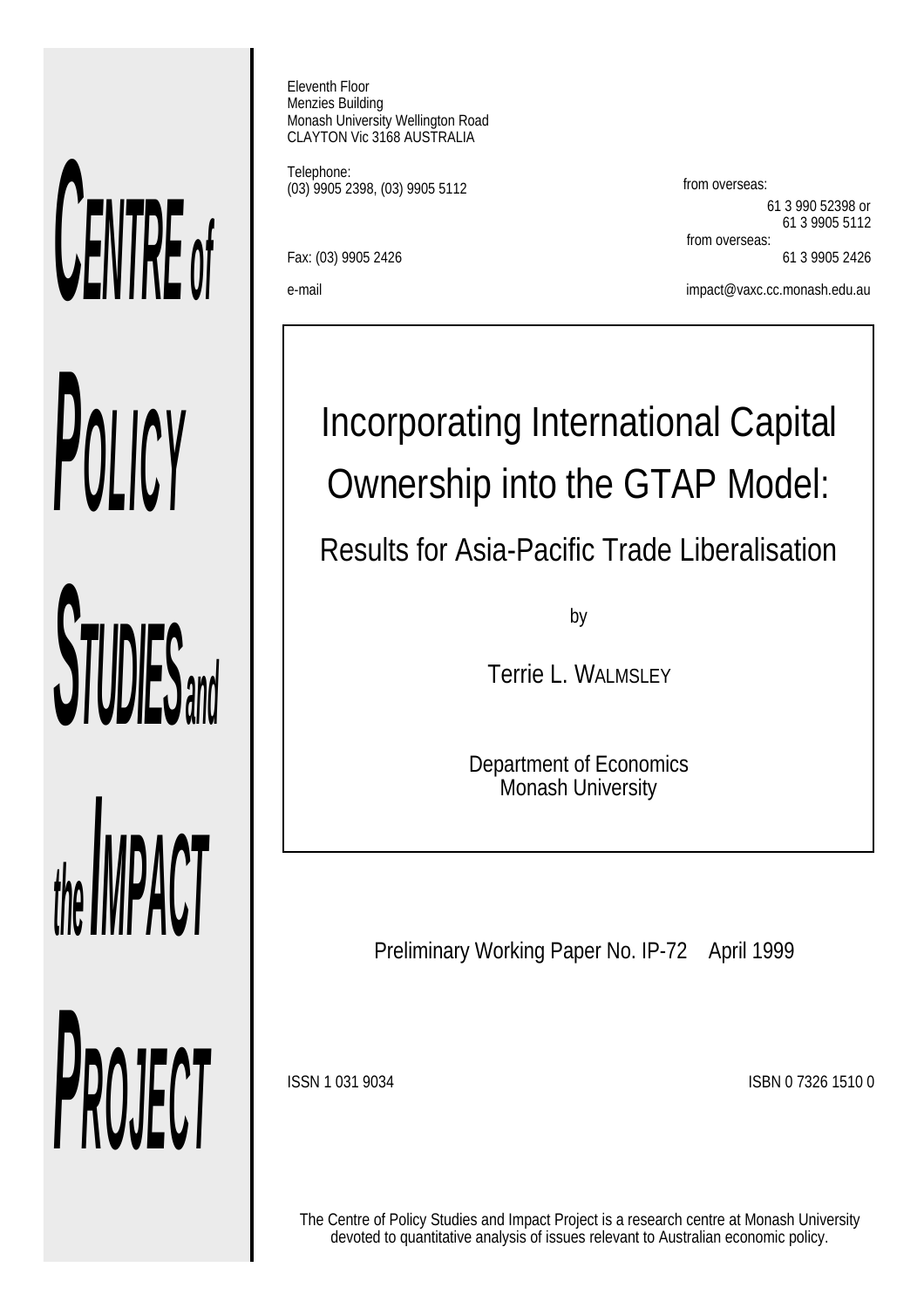# *CONTENTS*

|    | Abstract        |                                                                                                                                                                                                                                                   | 1                        |
|----|-----------------|---------------------------------------------------------------------------------------------------------------------------------------------------------------------------------------------------------------------------------------------------|--------------------------|
| 1. |                 | Introduction                                                                                                                                                                                                                                      | $\mathbf{1}$             |
| 2. |                 | The Extended GTAP Model Incorporating Ownership                                                                                                                                                                                                   | $\mathbf{2}$             |
|    | $2.2\,$         | 2.1 Foreign Ownership of Capital<br>The Foreign Ownership of Land and the Existence                                                                                                                                                               | 3                        |
|    |                 | of Guest Workers<br>2.3 National Income<br>2.4 Household Behaviour                                                                                                                                                                                | 6<br>6<br>$\overline{7}$ |
| 3. |                 | The Revised GTAP Database                                                                                                                                                                                                                         | $\overline{7}$           |
|    | 3.1             | Foreign Ownership of Capital Stocks                                                                                                                                                                                                               | $\overline{7}$           |
|    |                 | 3.1.1 Data on the Ownership of Capital Stocks<br>3.1.2 Parameters of Perceived Risk Schedule                                                                                                                                                      | $\overline{7}$<br>8      |
|    | 3.2             | The Foreign Ownership of Land and the Existence<br>of Guest Workers                                                                                                                                                                               | 8                        |
|    |                 | 3.2.1 Data on the Ownership of Capital Stocks<br>3.2.2 Labour<br>3.2.3 Private Expenditure                                                                                                                                                        | 8<br>$\,8\,$<br>9        |
|    |                 | 4. The Long-Run Effects of Asia-Pacific Trade Liberalisation                                                                                                                                                                                      | 9                        |
|    | 4.1<br>4.2      | The Short- and Long-Run Closures for the Revised GTAP Model<br>The Long-Run Effects of Asia-Pacific Trade Liberalisation                                                                                                                          | 9<br>11                  |
|    |                 | 4.2.1 The Long-Run Effects of Asia-Pacific Trade Liberalisation<br>using the Revised GTAP Model<br>4.2.2 A Comparison of the Long-Run Effects of Asia-Pacific<br>Trade Liberalisation using the Revised GTAP Model and<br>the Standard GTAP Model | 11<br>14                 |
| 5. |                 | The Steady-State                                                                                                                                                                                                                                  | 15                       |
|    |                 | 5.1 The Creation of the Steady-State Database<br>5.2 The Results from the Creation of the Steady-State Database<br>5.3 A Comparison of the Long-Run Results using the Revised GTAP                                                                | 15<br>16                 |
|    |                 | Database and the Steady-State Database                                                                                                                                                                                                            | 18                       |
| 6. |                 | Conclusions                                                                                                                                                                                                                                       | 20                       |
| 7. |                 | Bibliography                                                                                                                                                                                                                                      | 22                       |
|    | List of Tables  |                                                                                                                                                                                                                                                   | ii                       |
|    | List of Figures |                                                                                                                                                                                                                                                   | ii                       |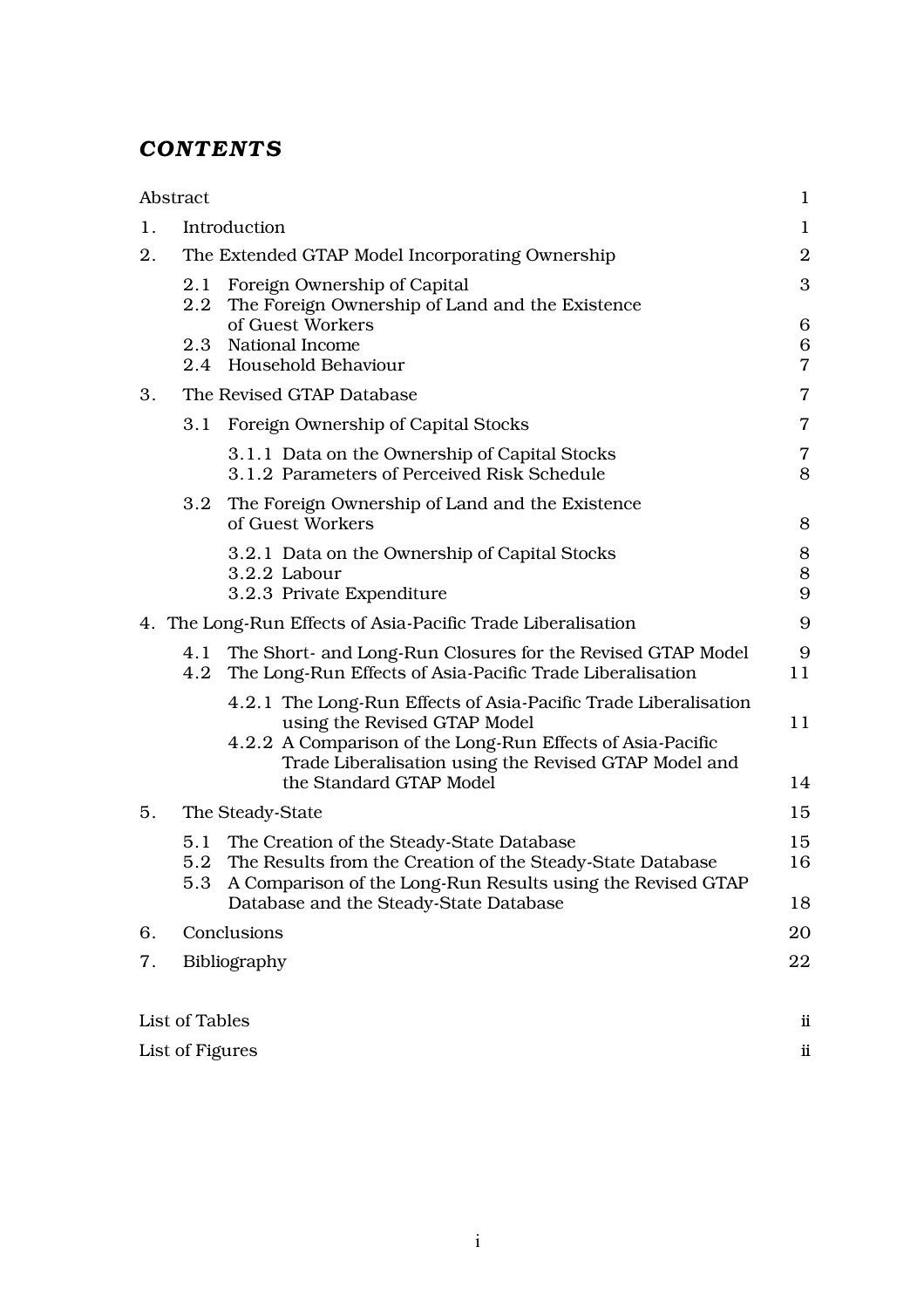# *LIST OF TABLES*

| Table 1: | Long-Run Closures for Standard GTAP Model and<br>Revised GTAP Model                                                                                                     | 10 |
|----------|-------------------------------------------------------------------------------------------------------------------------------------------------------------------------|----|
| Table 2: | The Long-Run Effects of the Asia-Pacific Trade<br>Liberalisation Shock: Revised GTAP Database                                                                           | 12 |
| Table 3: | Long-Run Results for APEC Trade Liberalisation: Risk-<br>Adjusted Version of Standard GTAP Model with Standard<br>GTAP treatment of Assets using Standard GTAP Database | 15 |
| Table 4: | Shocks to the Powers of the Growth Rates of Capital to the<br>Create Steady-State Database                                                                              | 16 |
| Table 5: | Results from the Creation of a Steady-State Database                                                                                                                    | 17 |
| Table 6: | The Long-Run Results of the Asia-Pacific Trade<br>Liberalisation Shock: Using Steady-State Database                                                                     | 19 |
| Table 7: | Initial data and the decomposition of terms-of-trade<br>changes                                                                                                         | 18 |

# *LIST OF FIGURES*

| Figure 1: | Perceived Risk Schedule                               |    |
|-----------|-------------------------------------------------------|----|
| Figure 2: | The Allocation of End-of-Period Capital Stocks across |    |
|           | Location Owned by Permanent Residents of Japan        | 13 |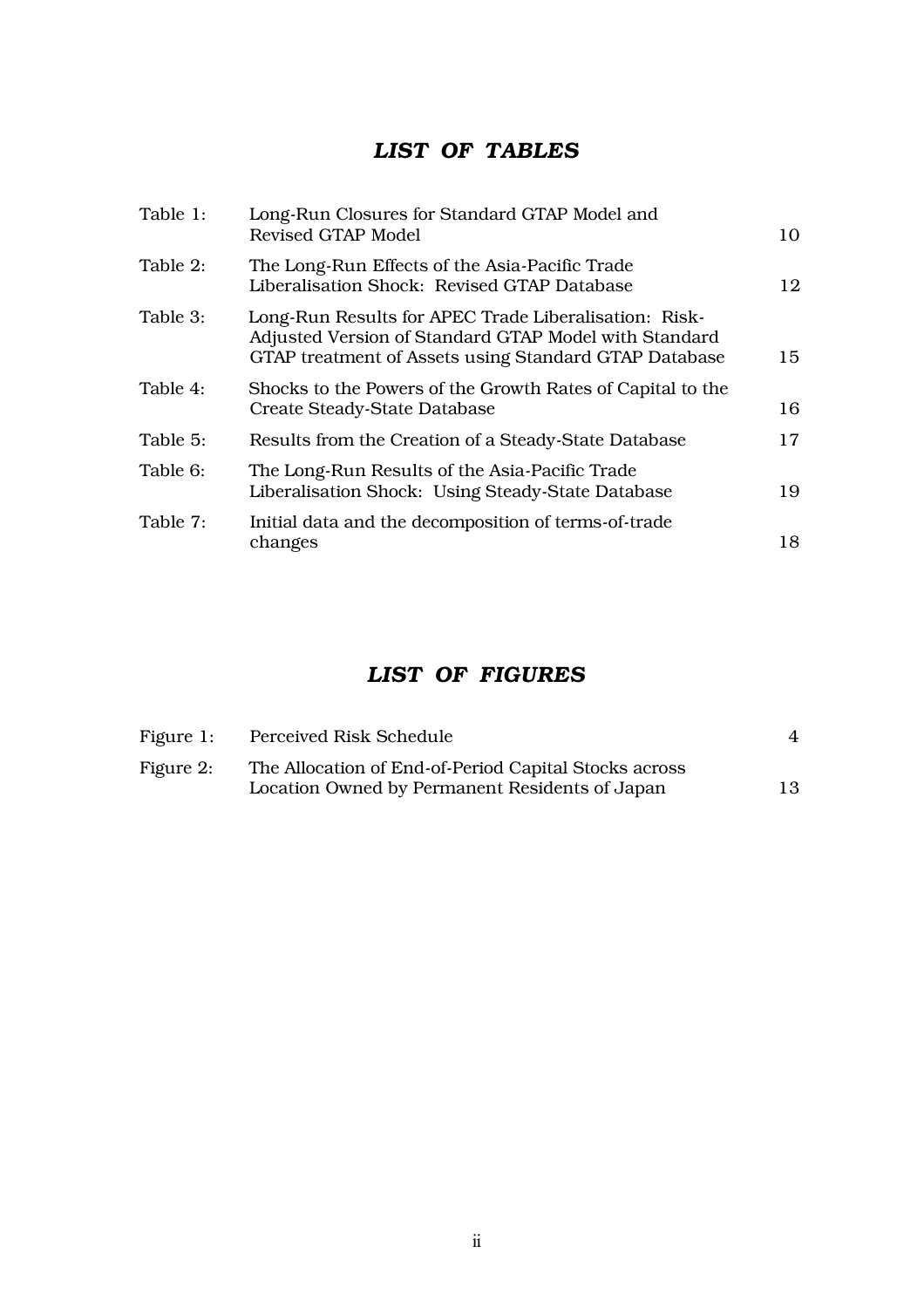# *Incorporating International Capital Ownership into the GTAP Model: Results for Asia-Pacific Trade Liberalisation*

By Terrie Louise Walmsley\* Department of Economics, Monash University

#### **Abstract**

*In this paper, some major modifications are made to the existing GTAP structure and database to incorporate a long-run closure in which changes in the ownership of capital stocks are determined endogenously and income earned on endowment commodities accrues to the owners of those endowments. This long-run closure assumes that in the long run all economies are growing at a common steady-state rate of growth, determined by the rate of population and technological growth. In order to ensure valid comparative statics the underlying growth rate in the database must equal this steady-state rate of growth. Shocks are imposed to equate the growth rates of capital across regions and thus create a steady-state database. Once the GTAP model and database have been modified, they are then used to simulate the long-run effects of Asia-Pacific trade liberalisation on welfare and gross national product. It is found that the foreign ownership of assets does have a significant effect on the projected outcome of trade liberalisation in the Asia-Pacific region.*

#### **1. Introduction**

Recent attempts to undertake simple comparative static long-run analysis (Walmsley, 1998 and Francois, MacDonald and Nordstrom, 1996) using the GTAP model have been frustrated by the need to make certain unrealistic assumptions about the mobility of capital and the allocation of income earned on that capital. In the standard GTAP model the existence of foreign ownership is not considered and therefore the region in which an endowment commodity is located is also implicitly the region of ownership and thus the region to which the income earned accrues. The foreign ownership of capital stocks and of other assets, however, is likely to have a significant affect on the projected long-run effects of a policy shock.

In this paper, some major alterations are made to the GTAP model and database in order to incorporate a long-run closure in which both the foreign ownership of capital and land and the existence of foreign labour are considered. These modifications to the GTAP model and database include the incorporation of equations and data to explain or define:

- 1. the way in which saving is allocated across regions for investment purposes;
- 2. the accumulation of capital stocks by ownership;
- 3. the foreign ownership of land;

- 4. the existence of foreign workers and consequently their effect on the allocation of income across consumption, saving and government spending; and
- 5. national income in terms of income earned on endowments owned by permanent residents of the region, rather than income earned on endowments located within the region.

<sup>\*</sup> I am very grateful to my supervisor Alan Powell, Ken Pearson and Jill Harrison from the Centre of Policy Studies, Monash University for their helpful comments and assistance with the model used in this paper.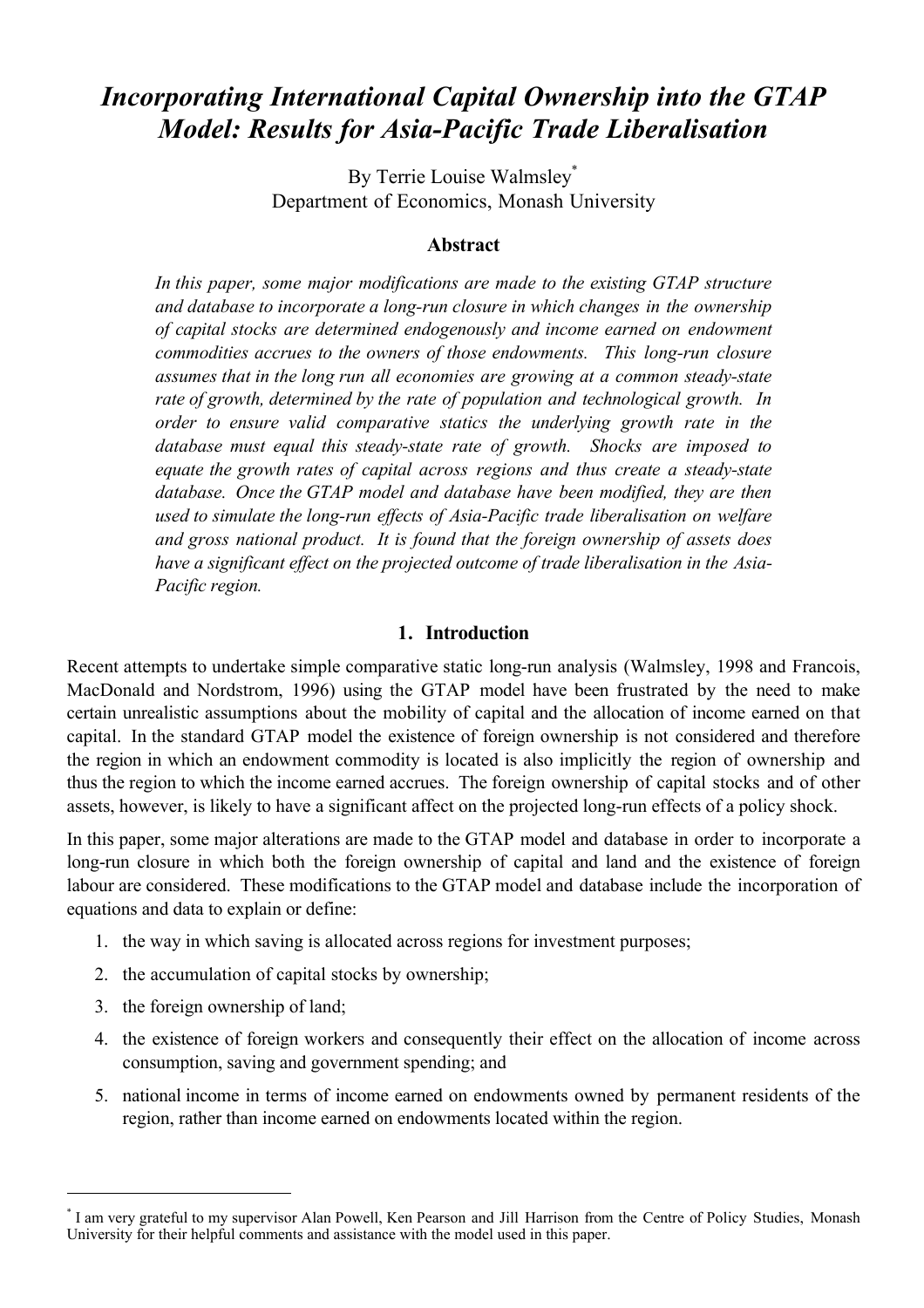This revised GTAP model and database is then used to determine the long-run effects of Asia-Pacific trade liberalisation. The results of this long-run simulation, based on the revised GTAP model, are then compared with a similar long-run simulation based on the standard GTAP model. The risk-adjusted longrun closure developed in Walmsley (1998) is used for the simulation based on the standard GTAP model. In this closure capital is mobile, however, income earned on endowment commodities is assumed to accrue to the region in which the endowment commodity is located, rather than to the region of ownership. The results show that the foreign ownership of capital can significantly affect the long-run results of Asia-Pacific trade liberalisation, particularly for the Asian economies.

The long-run closure developed for the revised GTAP model assumes that in the long run all economies grow at a common steady-state rate of growth. In order to ensure valid comparative statics a steady-state version of the revised GTAP database must be created. The revised GTAP model and the steady-state database are then used to determine the long-run effects of Asia-Pacific trade liberalisation shock. These results are then compared with those obtained above using the revised GTAP model the revised GTAP database.

Following the introduction this paper is divided into six sections. Section 2 provides a brief summary of the changes made to the structural form of the GTAP model to track the ownership of endowment commodities. Section 3 examines the changes made to the standard GTAP database to incorporate the foreign ownership of capital, land and labour. Section 4 outlines the long-run closure used in the revised GTAP model and compares it with that developed for the standard GTAP model in Walmsley (1998). The results of the long-run simulations based on the revised GTAP model and database are then compared with the long-run results obtained using the standard GTAP model. In Section 5 the creation of the steady-state database is discussed and the results analysed. Following this the Asia-Pacific trade liberalisation shock is simulated using the revised GTAP model and this steady-state database. These results are then compared with those obtained in Section 4. Section 6 draws general conclusions obtained from the simulations reported.

Wherever possible new variables and coefficients have been added while attempting to maintain the GTAP conventions established in Hertel and Tsigas  $(1997)^1$ . Changes to these conventions are however, inevitable with such major modifications to the GTAP structure and database. Additional subscripts have been added to define the location of the endowment commodity and the region of permanent residency of the owner. For example, where  $i \in$  ENDW COMM (the set of endowment commodities), (i,r,t) would stand for endowment commodity i, "located" in region r and "owned" by, or in the case of labour, a permanent resident of region t. Additional letters have also been added (e.g. "l" and "p") to the end of coefficient and variable names to distinguish between coefficients and variables which have been divided into the "location of the asset" and "permanent residency of owner" alternatively<sup>2</sup>.

# **2. The Extended GTAP Model Incorporating Ownership**

In this section the alterations made to the GTAP model are outlined. The section is divided into four subsections. The first sub-section examines the foreign ownership of capital. Included in this first subsection is an outline of the equations relating to the way in which saving is allocated across regions for investment. The second sub-section examines the foreign ownership of land and labour. The third

<sup>1.</sup> Lower case represent deviations from the base case, while upper case represents the actual values or coefficients.

<sup>2.</sup> For example, the percentage change in capital stocks located in region r and owned by permanent residents of region t is written as kblp(r,t). In some case "p" may be lengthened to "perm". If there is no additional affix the variable has not been changed from the standard GTAP model and therefore the region can be interpreted as the location.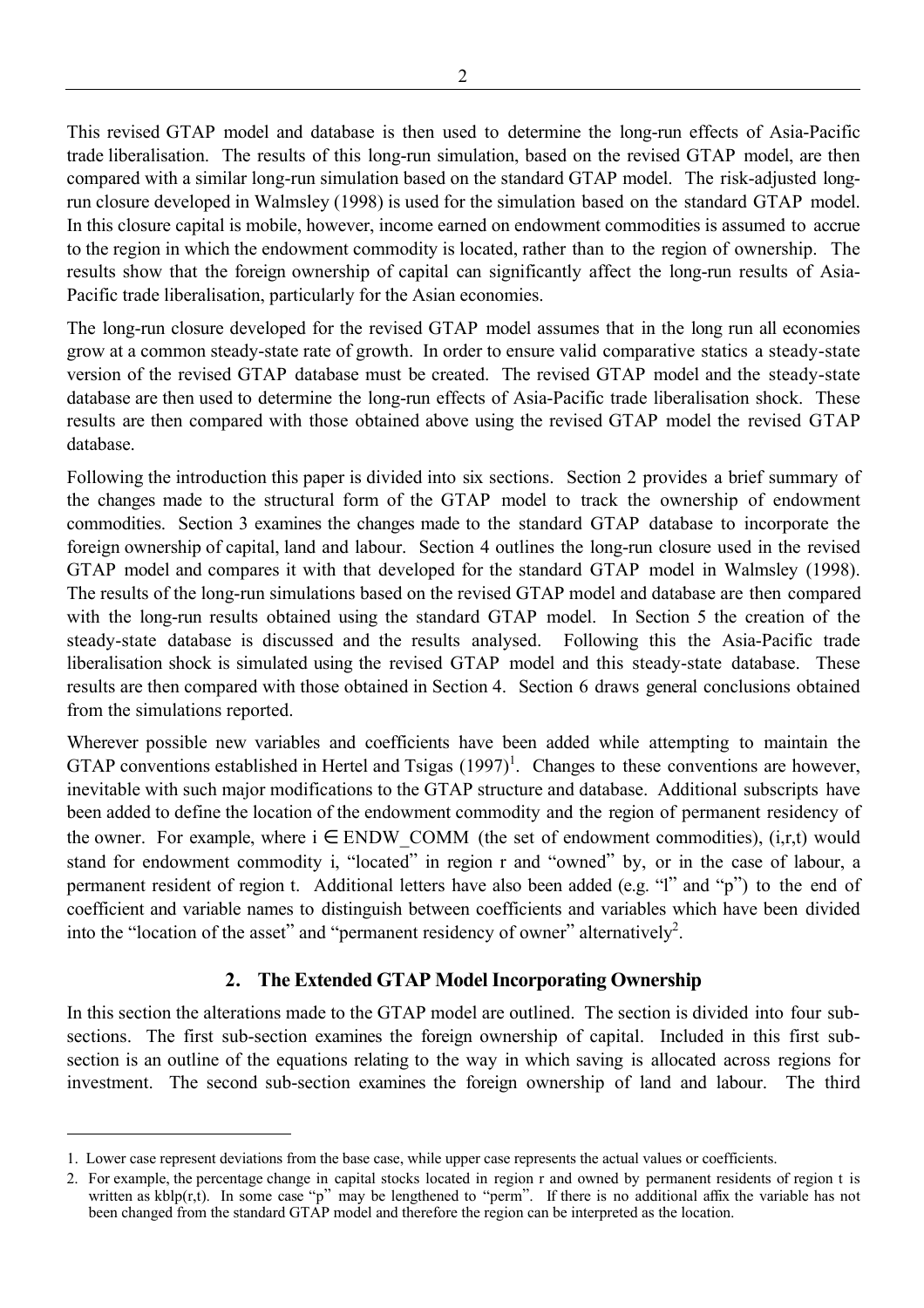calculates national income in terms of income earned by the permanent residents on endowments owned by them. The final section looks at the existence of foreign labour and the effect of this on the allocation of income across private household consumption, saving and government spending.

#### **2.1 Foreign Ownership of Capital**

In incorporating the foreign ownership of capital into the GTAP model a number of changes were made to the equations in the standard GTAP model. A summary of these changes is outlined below.

#### *1. Ownership-specific taxes on the rental price of capital*

The inclusion of an ownership-specific tax (tolp("capital",r,t)) on the rental price of capital has the effect of creating an ownership-specific rental price (pslp("capital",r,t)) and current rate of return (rorclp(r,t)). Although this tax exists as a variable in the revised GTAP model, no ownership-specific taxes are present in the initial database.

#### *2. The Expected Rate of Return Schedule*

Expected rates of return are related to current rates of return via the expected rate of return schedule illustrated in percentage change form in Equation 1.

$$
rorelp(r,t) = rorelp(r,t) - ROREFLEX(r) \times [kbgrow(r) - avgrow]
$$
 *Equation 1*

The expected rate of return schedule states that if capital stocks in region r are expected to grow faster than the global average growth rate of capital (i.e. kbgrow(r)  $>$  avgrow), then the expected rate of return will be lower than the current rate of return, and visa versa.

Both of these rates of return carry two subscripts reflecting possible differences in the ownership-specific taxes, which are applied to both the expected and current rates of return.

# *3. Regional Saving Pools*

In the current GTAP model, the saving of each region is accumulated into a global saving pool from which investment is then allocated across regions. The inclusion of ownership-specific taxes on the rental price of capital and the division of endowment commodities across regions of ownership preclude the use of this global saving/investment pool. Instead regional saving pools for each region of permanent residency are used to determine investment across regions of location and ownership. In this case the saving of permanent residents (qsaveperm(t)) of t must equal the sum across locations r of all investments undertaken by the permanent residents of t (regionalcgds(t)).

$$
qsaveperm(t) = regionalcgds(t) + walraslackp(t)
$$
 Equation 2

walraslackp(t) is exogenous (and normally set to zero) for all regions except one (namely, ROW). This acts as a check that Walras' Law is satisfied in computations.

# *4. Perceived Risk*

Regional saving is allocated across regional investment such that permanent residents of region t equate their risk-adjusted expected rates of return across regions of asset location. In percentage change form:

$$
roreflp(r,t) = rorfp(t)
$$
  $Equation 3$ 

where: rorefl $p(r,t)$  is the percentage change in the expected risk-adjusted rate of return, received by permanent residents of t, on their investments in region  $r$  (ROREFREELP $(r,t)$ ); and

rorfp(t) is the percentage change in the common value of the risk-adjusted rate of return on all investments undertaken by permanent residents of t (RORFPERM(t)).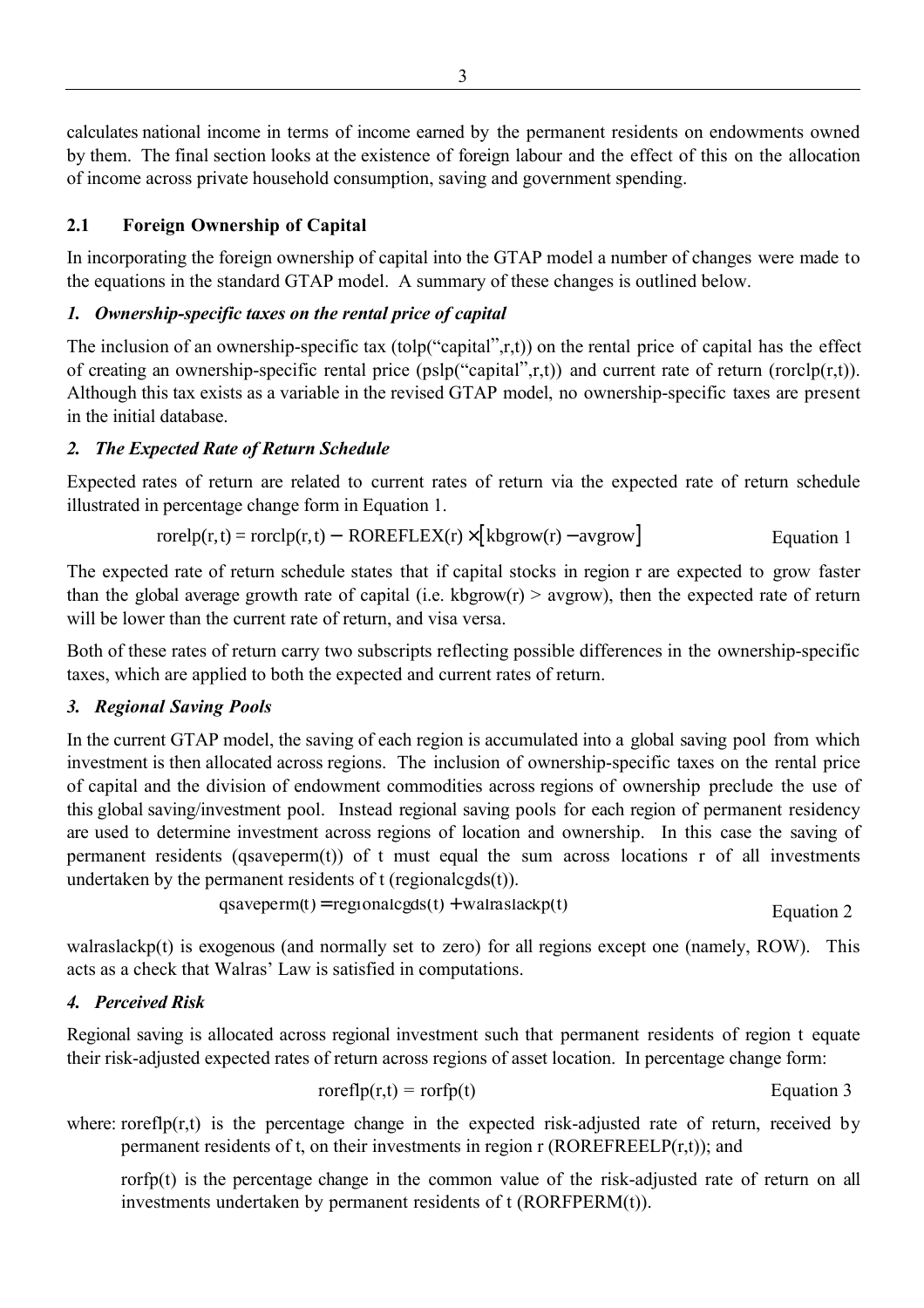These risk-adjusted expected rates of return are related to the expected rate of return via an endogenously determined ownership- and location-specific risk premium (rskl $p(r,t)$ ).

ROREFREELP(r,t) roreflp(r,t) = ROREXPLP(r,t) rorelp(r,t) RISKLP(r,t) rsklp(r,t) × × − × Equation 4

The level of perceived risk is assumed to depend on both the location of the investment and the permanent residency of the owner and therefore has two subscripts: r and t respectively.

Since the risk of which we must take account is the subjective risk, the feeling, that is to say in the mind of the investor, its magnitude very largely depends upon *the amount of relevant information that is easily accessible to him*. What would be risky to any investor principally depends, in fact upon the degree of ignorance respecting the circumstances and prospects of the investment he is considering...... $(Keynes<sup>3</sup>)$  (italics added).

Thus investors, from different regions, may have different perceptions about the riskiness of a region. In addition these perceptions of risk may alter at different rates as the investor's share of capital stocks within the region changes or as the region itself grows.

This relationship, labelled the perceived risk schedule, states that the level of risk in each region r perceived by permanent residents of t increases as the proportion of their end-of-period capital stock located in region r and owned by them rises relative to the proportion of global end-of-period capital stock located in region r. This relationship between perceived risk and end-of-period capital stocks is illustrated in Figure 1 and given in Equation 5. The percentage change form of Equation 5 is then incorporated into the revised GTAP model.



<sup>3.</sup> Quote by Moggridge of Keynes in 1909 cited by Moggridge (1992, p.204).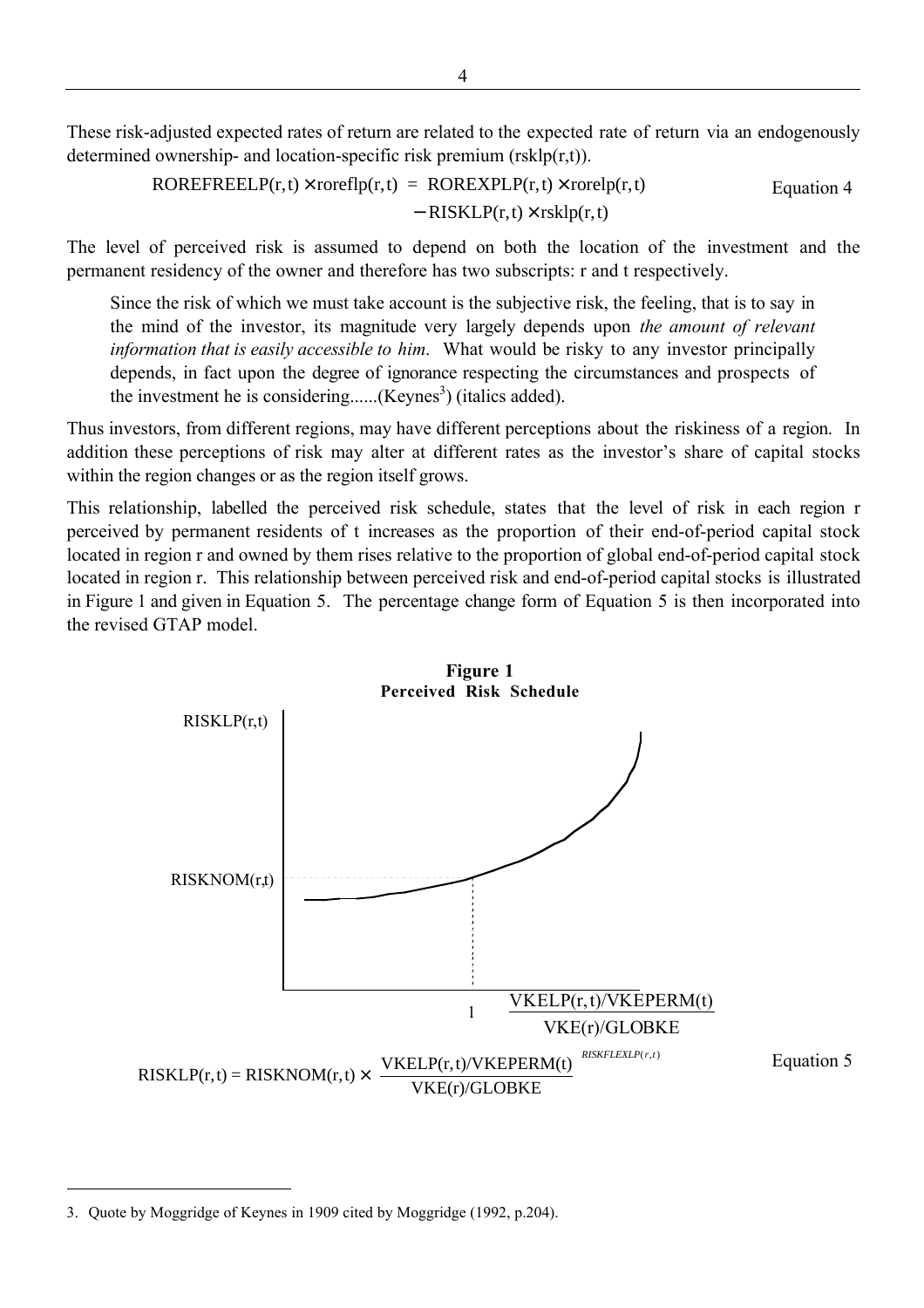VKELP(r,t) is the value of end-of-period capital stocks located in region r and owned by permanent residents of region t, which is equal to beginning-of-period capital stocks plus net investment located in region r and owned by permanent residents of t;

VKEPERM(t) is the value of end-of-period capital stocks owned by permanent residents of t;

VKELP(r,t)/VKEPERM(t) is therefore the proportion of the portfolio (i.e. end-of-period capital stocks) of permanent residents of t which are located in region r.

VKE(r) is the value of end-of-period capital stocks located in region r; and

GLOBKE is the value of global end-of-period capital stocks.

VKE(r)/GLOBKE is the proportion of global end-of-period capital stocks (i.e. the proportion of the global portfolio) located in region r.

Hence the ratio,  $\frac{\text{VKELP}(r,t)/\text{VKEPERM}(t)}{\text{VKE}(r)/\text{GLOBKE}}$  $\cdot$ , reflects the specialisation in r of the portfolio of

permanent residents of t relative to that in the global portfolio. If this ratio is equal to one then permanent residents of t hold the same proportion of end-of-period capital stocks in region r as the global portfolio. Alternatively if this ratio is greater (less) than one, then permanent residents of t hold a higher (lower) proportion of end-of-period capital stocks in region r than the global portfolio. We would expect a value greater than one in the case of the permanent residents (t) investing in their own region (t), reflecting the empirical observation that people tend to invest first in their own country or region. The latter observation concurs with the quotation from Keynes given above if we assume that relevant information about investment prospects in t is more readily accessible to residents of t than to residents of other regions.

RISKNOM(r,t) is the normalised level of perceived risk. It is that level of risk corresponding to the situation where  $-\frac{\sqrt{K E(r)/GLOBKE}}{VKE(r)/GLOBKE}$ VKELP(r,t)/VKEPERM(t) is equal to one. These normalised levels of perceived risk

give a standard measurement of how risky end-of-period capital located in region r is perceived to be by the permanent residents of region t. By 'standard' here we mean that the riskiness of investments in r as perceived by permanent residents of t is assessed when their exposure to r is equal to the world average exposure.

RISKFLEXLP $(r,t)$  represents how the perceptions of risk by permanent residents of t increase with respect to increasing exposure to region r. That is, if the proportion of their total end-of-period capital stocks devoted to region r by permanent residents of region t rose relative to the global portfolio by 1 percent, then we would expect the level of perceived risk to increase by RISKFLEXLP(r,t) percent. (Note that this slope parameter differs both across regions of permanent residency and across regions of location of physical assets.) In the case of investment by permanent residents in their own region these curves are expected to be relatively flat, reflecting the fact that the permanent residents of a region tend to be better informed about their own economies and hence are more likely to invest heavily there without requiring a higher risk premium.

# *5. Capital Stocks*

End-of-period capital stocks located in region r and owned by permanent residents of t are related to beginning-of-period capital stocks via investment (Equation 6) or via the growth rate of capital (Equation 7) located in region r and owned by permanent residents of t.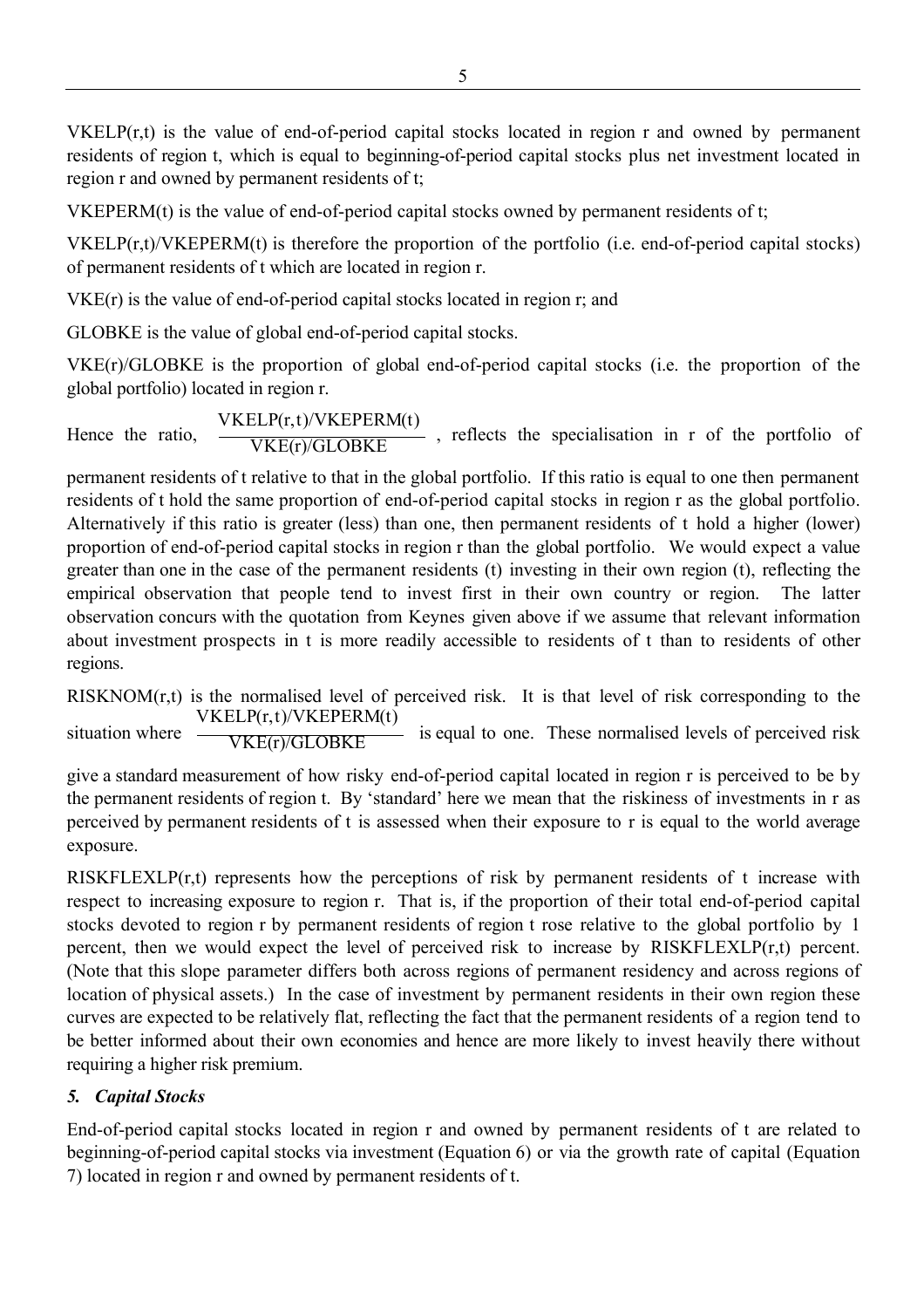$$
VKELP(r, t) \times \text{kelp}(r, t) = \text{REGINVLP}(r, t) \times \text{qcgdslp}(r, t)
$$

\nEquation 6

\n
$$
+ \left[ VKBLP(r, t) - VDEPLP(r, t) \right] \times \text{klp}(r, t)
$$

\nEquation 7

\nEquation 7

#### **2.2 The Foreign Ownership of Land and the Existence of Guest Workers**

In addition to foreign capital ownership the model also includes the effect on income of the foreign ownership of land and of foreign labour. In the case of land and labour, however the quantities of foreign owned land (qolp("land",r,t)) and foreign labour (qolp("labor",r,t)) within each region are assumed to remain fixed throughout the solution period. Thus no equations have been added to describe the flow of these two endowments between regions.

Total labour (or land) located within a region is then the weighted sum of domestic and foreign labour (or land).

$$
qo(i,r) = \sum_{t \in REG} \frac{VOALP(i,r,t)}{VOA(i,r)} \times qolp(i,r,t)
$$
 Equation 8

where:  $i =$  labour and land; and

the ratio coefficient on the right of Equation 8 is the share of the value of labour (wage bill) or land services in region r going to permanent residents of t.

As in the case of capital an ownership-specific tax on the rental price of labour and land (tolp(i,r,t)) has also been included<sup>4</sup>. This has the effect of creating an ownership-specific price ( $pslp(i,r,t)$ ) for labour and land services.

#### **2.3 National Income**

 $\overline{a}$ 

With capital, land and labour divided across regions of location and ownership, national income can be properly defined in terms of income earned on endowments owned by permanent residents of region t.

$$
INCOMEP(t) \times \text{yperm}(t) = \sum_{s \in REG} \sum_{i \in ENDW} \text{VOALP}(i, s, t) \times [qoly(i, s, t) + pslp(i, s, t)]
$$
Equation 9  
+[TAXES(t) \times tax(t)] -  $\sum_{s \in REG} \text{VDEPLP}(s, t) \times [kblp(s, t) + pcgds(s)]$ 

This equation states that the percentage change in income (yperm(t)) earned by the representative permanent resident household of region t is the sum of:

- firstly, labour income earned by all permanent residents of region t, who may be currently residing in region t or in another region r;
- secondly, capital and land income earned by permanent residents of region t on land and capital endowments located in all regions and owned by them; and
- thirdly, tax income earned by the government of the region of permanent residency. In this model taxes are assumed to benefit permanent residents of the region in which the tax is levied, although alternative assumptions could be accommodated.

From this income depreciation is then subtracted to obtain net income.

<sup>4.</sup> Note, that although ownership-specific taxes have been included as variables in the equations, no ownership-specific taxes have been included in the database.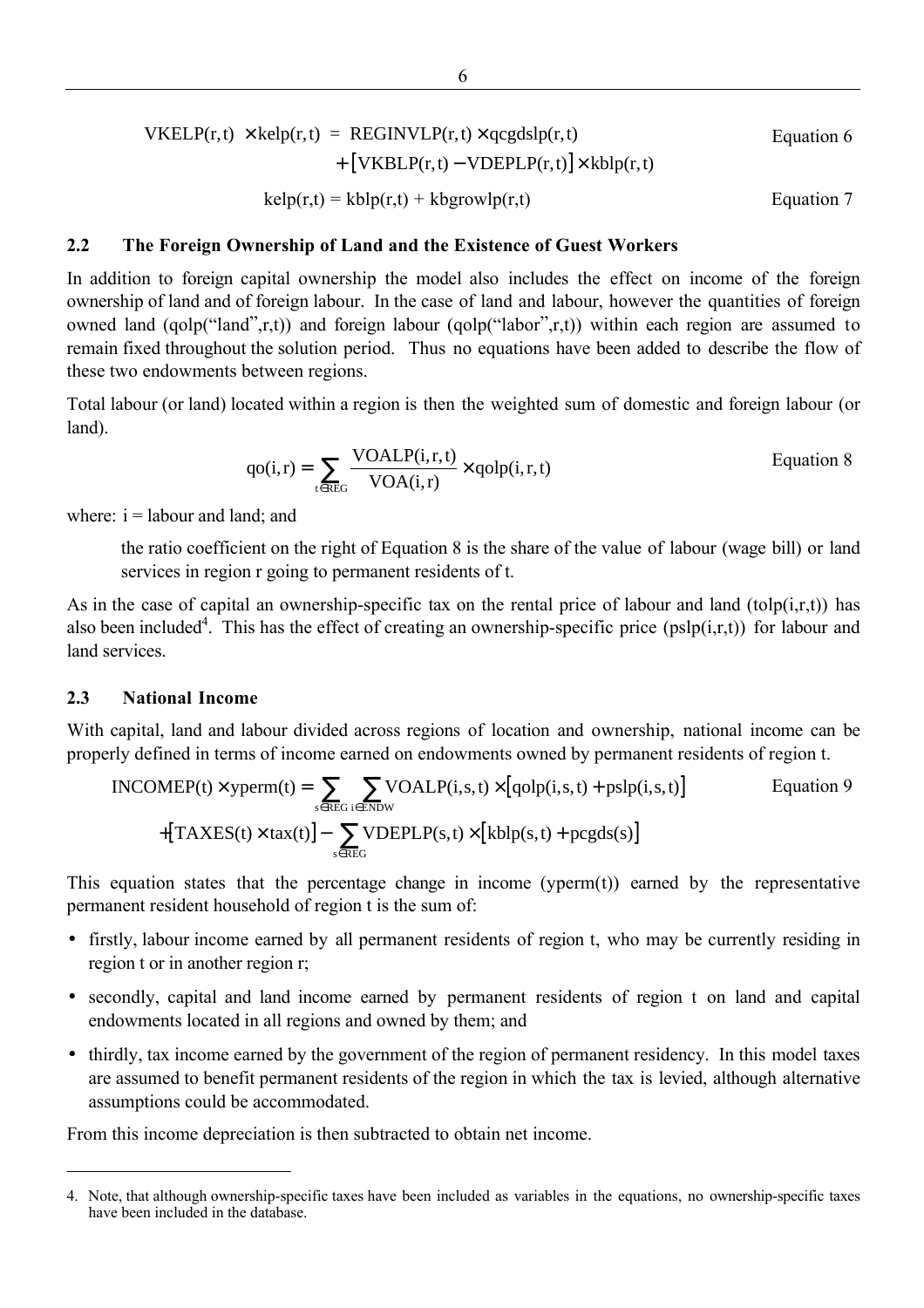#### **2.4 Household Behaviour**

The existence of foreign workers also has implications for the equations describing household behaviour, in particular the allocation of income to private household consumption. Permanent residents are assumed to allocate income across private consumption (in the region of temporary residency only), and government consumption and saving (in the region of permanent residency). The most significant change is that private household consumption in region r can be undertaken by permanent residents of region r living in the region or by foreign workers living in region r. An outline of these changes is given below.

- 1. Rather than there being only one representative household in each region there are now REG representative households for each region representing each of the possible foreign and domestic workers residing (temporarily, in the case of non-permanent residents) within the region.
- 2. Differential taxes may be levied on the private household consumption of each of these representative households<sup>4</sup>. For example the dual pricing of private consumption goods in China could be incorporated through an additional tax on commodities purchased by foreigners temporarily residing in China. As a result, prices on commodities for private household consumption may have two regional subscripts (r and t) representing the region in which the purchase was made and the permanent residency of the purchaser.
- 3. Income available for consumption by permanent resident of t temporarily residing in region r depends on the total income of all permanent residents of t. However, temporary residents of region r are assumed to adopt the spending habits of the region of temporary residence. That is, they allocate their income for private expenditure across commodities and domestic and imported sources in the same way as other residents of region r.

# **3. The Revised GTAP Database**

In the previous section the structural form of the equations (shown in percentage change form) describing the "behaviour" of households by region of permanent residence were discussed; this included saving, consumption and investment behaviour. In this section the calculation of the initial values of the level variables in the database are discussed. We begin with an 11-region by 8-commodity aggregation of the standard GTAP database.

# **3.1 Foreign Ownership of Capital Stocks**

# *3.1.1 Data on the Ownership of Capital Stocks*

Data on the ownership of capital stocks located in each region r (VKBLP $(r,t)$ ) for the revised GTAP database were estimated using proportions of domestic and foreign ownership of direct foreign capital stocks, for the year 1992, obtained from IMF (1996) and APEC (1995). These proportions were also used to determine initial values in the revised GTAP database for investment (REGINVLP $(r,t)$ ), depreciation (VDEPLP(r,t)) and the value of capital services (VOALP("capital", r,t)) by both location and ownership.

Net saving (SAVEPERM(t)) by permanent residents is then equal to the sum across regions of location  $(r)$ , of gross investment (REGINVLP $(r,t)$ ) in region r by permanent residents of t less depreciation (VDEPLP(r,t)) on capital owned by the permanent residents of region t located in region r.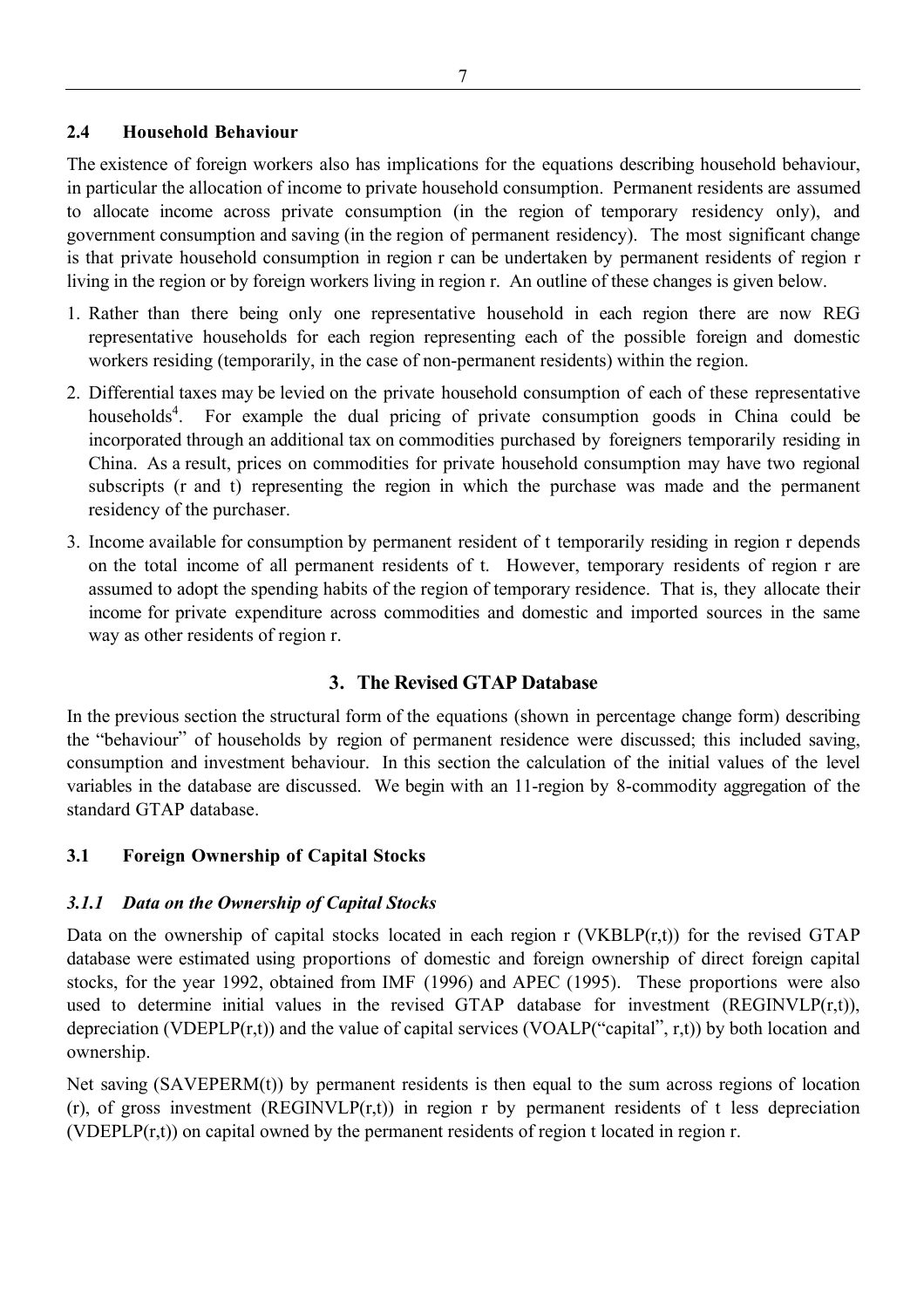#### *3.1.2 Parameters of Perceived Risk Schedule*

Initial values for  $RISKNOM(r,t)$  and  $RISKFLEXLP(r,t)$  must also be determined such that the perceived risk schedule is also satisfied in the levels. The following observations and assumptions are made:

- 1. The value of only REG by REG of these variables can be freely determined. The other REG by REG will be determined from Equation 5 in order to ensure that the perceived risk schedule holds in the levels.
- 2. It is assumed that the initial value of the slope parameter  $(RISKFLEXLP(r,r))$  for the perceived risk schedule of permanent residents of r, investing in region r is equal to 0.01. This value is determined arbitrarily but reflects the belief that this curve is relatively flat for permanent residents investing in their own region.
- 3. It is assumed that the perceived risk on the first dollar of investment does not vary among residencies of owners for any given investment location. Thus the perceived risk schedules for all investments in r (by permanent residents of r and t) converge to a common value RISKZERO(r) at the y-axis. Note, that this does not imply that the values of RISKZERO(r) are common across locations (r) of assets: if a location is inherently risky, this is appreciated by all potential investors (including those from r).

Given these assumptions values for the two parameters RISKFLEXLP(r,r) and RISKNOM(r,r) are calibrated using the perceived risk schedule.

# **3.2 The Foreign Ownership of Land and the Existence of Guest Workers**

In addition to capital ownership the model also includes the effect on income of foreign ownership of land and foreign labour.

# *3.2.1 Land*

While some data on capital ownership is available, there is no data on the ownership of land in each region. In this paper it is assumed that land within each region is allocated across ownership in the same way as capital. Although some Asian economies do not allow foreigners to own land directly, it is assumed that this does not prohibit foreigners from owning land indirectly through their relationships with the permanent residents of the region. Thus data on the ownership of land located in each region r (VOALP("land",r,t)) for the revised GTAP database were estimated using the proportions of foreign ownership of direct foreign capital stocks.

# *3.2.2 Labour*

In the case of labour by region of temporary and permanent residence, data is available on the overall size of each region's labour force and a limited amount is available on the number of foreign workers in the region. There were a number of problems with obtaining this data, including:

- a) how to define a "temporarily resident" worker;
- b) the need to estimate stocks of foreign workers from data on flows;
- c) insufficient data  $\frac{1}{\sqrt{1-\frac{1}{\sqrt{1-\frac{1}{\sqrt{1-\frac{1}{\sqrt{1-\frac{1}{\sqrt{1-\frac{1}{\sqrt{1-\frac{1}{\sqrt{1-\frac{1}{\sqrt{1-\frac{1}{\sqrt{1-\frac{1}{\sqrt{1-\frac{1}{\sqrt{1-\frac{1}{\sqrt{1-\frac{1}{\sqrt{1-\frac{1}{\sqrt{1-\frac{1}{\sqrt{1-\frac{1}{\sqrt{1-\frac{1}{\sqrt{1-\frac{1}{\sqrt{1-\frac{1}{\sqrt{1-\frac{1}{\sqrt{1-\frac{1}{\sqrt{1-\frac{1}{\sqrt{1-\$
- d) inconsistency of data between importers and exporters of foreign labour;
- e) insufficient bilateral data on where foreign workers had come from or where they had gone; and
- f) the high levels of illegal foreign workers in some countries.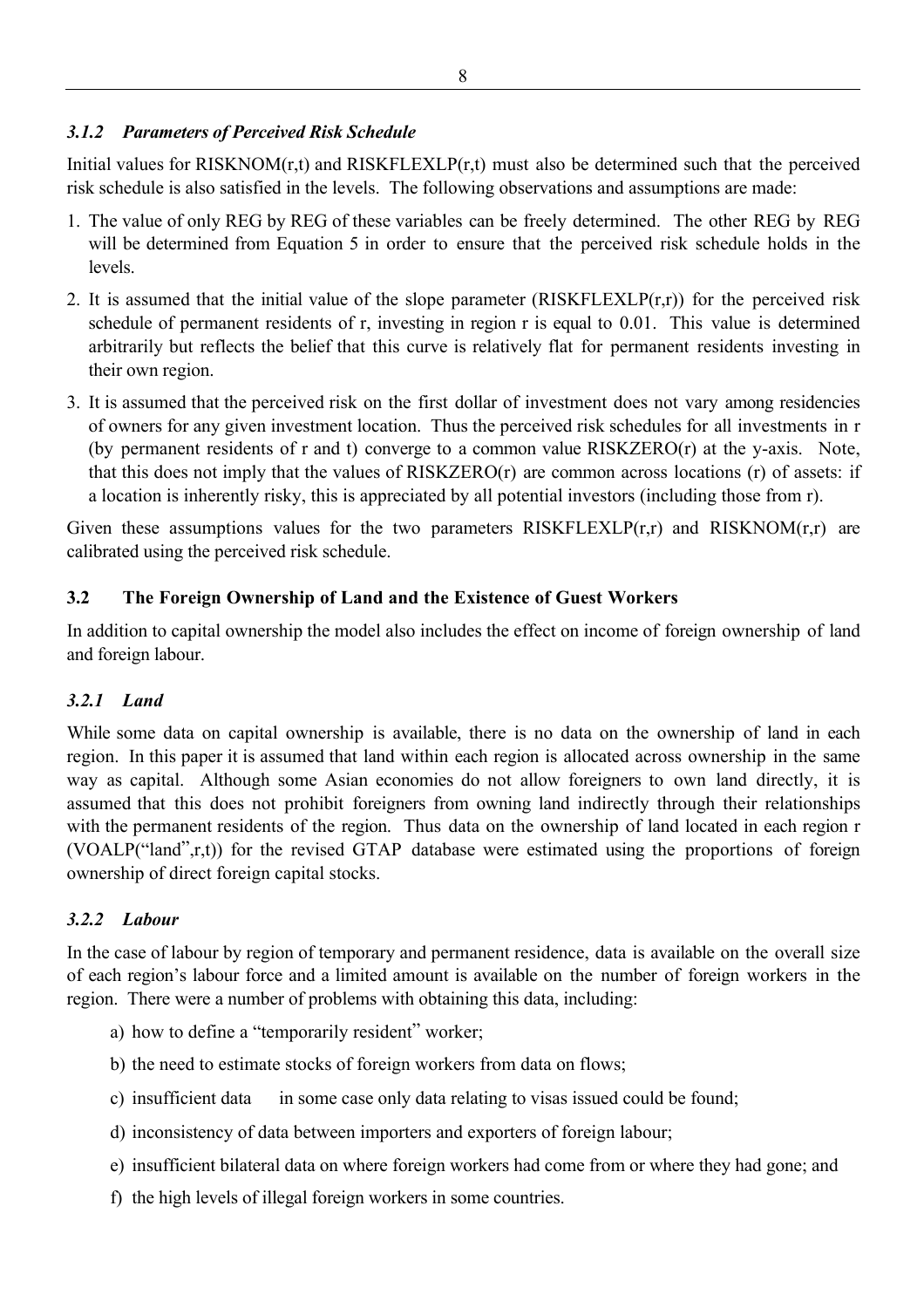Based on the limited set of data available, a matrix of the proportions of labour by location and permanent residency was determined. These proportion were then used to determine the share of the wage bill (VOALP("labor",r,t)) in region r paid to permanent residents of region t.

It was assumed that the wage rate received by a foreign worker is the same as that received by a permanent resident. Unfortunately this assumption is not very realistic as many foreign workers, particularly those from the less developed economies, are often paid substantially less than the average permanent resident of the region − both because there is a tendency for them to be employed in unskilled work and because employers in some countries are likely to pay them less for the same work. This allocation could be improved with the division of labour into skilled and unskilled (as is the case in version 4 of the GTAP database).

# *3.2.3 Private Expenditure*

Income available for private expenditure by permanent residents of region t (PRIVEXPPERM(t)) is given by the total income remaining after saving and government expenditure have been taken out.

The allocation of private expenditure by permanent residents across regions of temporary residence is then undertaken in two stages.

- 1. An initial estimate of the private expenditure by permanent residents of region t, temporarily located in region r is determined using the proportions of foreign labour.
- 2. This initial estimate (from 1 above) is used in the RAS procedure for matrix balancing to ensure that firstly, the sum across regions of permanent residence of private expenditure undertaken in region r by permanent residents of region t is equal to the value of private expenditure in region r given in the GTAP database (PRIVEXP(r)); and secondly, that the sum across regions of temporary residency is equal to the total private expenditure of permanent residents of region t (PRIVEXPPERM(t)).

Private expenditure of permanent residents of t temporarily residing in r is then allocated across commodities, and imported and domestic sources using the consumption shares for the region (r) of temporary residence.

# **4. The Long-Run Effects of Asia-Pacific Trade Liberalisation**

Section 4 is divided into two parts. In the first sub-section the short- and long-run closures are developed for the revised GTAP model. These closures are based on the standard short-run closure for the GTAP model and the long-run closure developed in Walmsley (1998). In the second sub-section the revised GTAP model and revised GTAP database are then used to simulate the long-run effects of Asia-Pacific trade liberalisation are simulated. The results of this simulation are then compared with those obtained from Walmsley (1998) using a long-run closure for the standard GTAP model and database.

# **4.1 The Short- and Long-Run Closures for the Revised GTAP Model**

The short- and long-run closures developed for the revised GTAP model are similar to those used for the standard GTAP model in Walmsley (1998). Table 1 below depicts the long-run closures for the two models.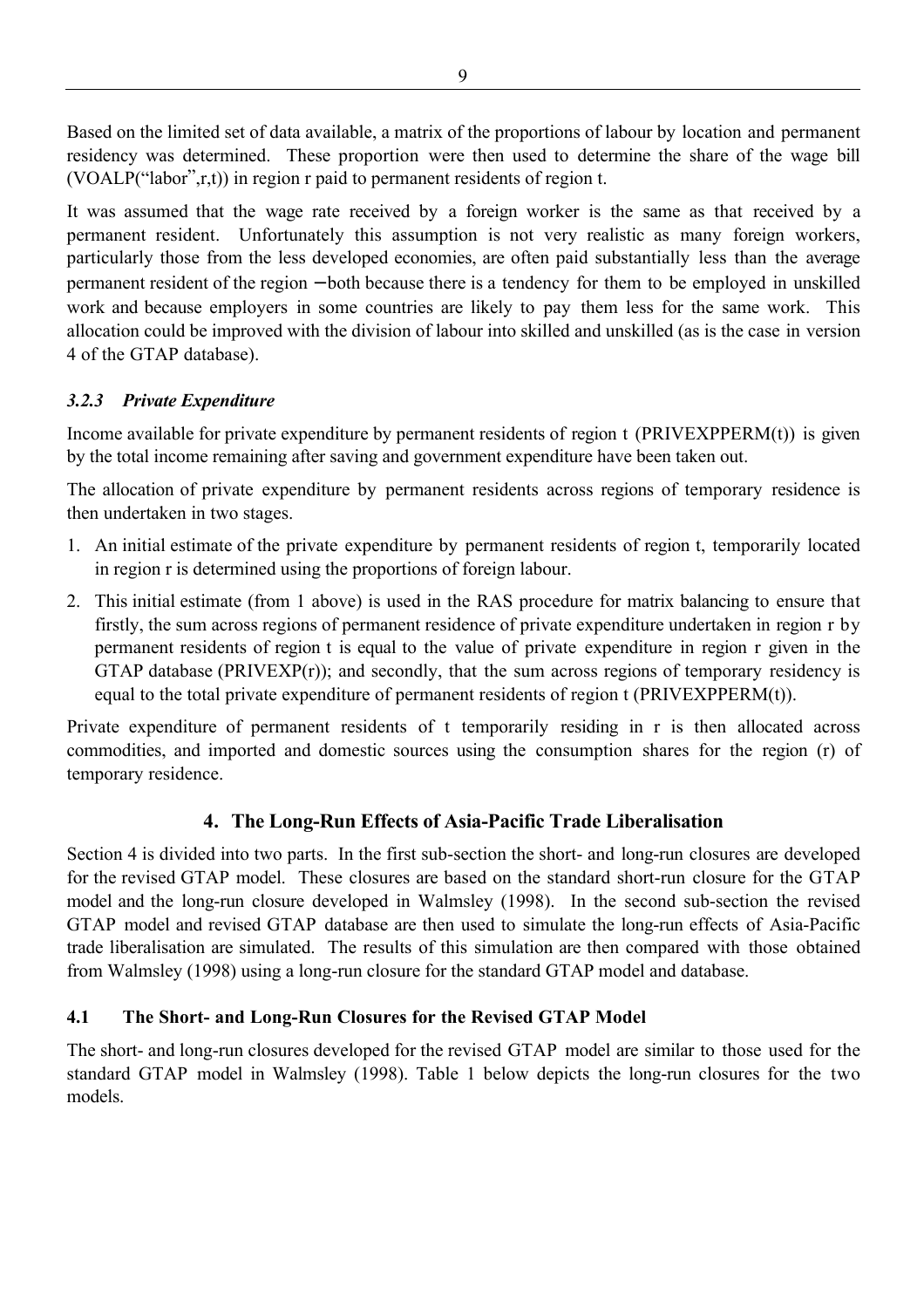| <b>Standard GTAP Model<sup>a</sup></b> | <b>Revised GTAP Model</b>                       |
|----------------------------------------|-------------------------------------------------|
| to tx tm tms txs                       | to tx tm tms txs                                |
| pop                                    | popperm                                         |
| psave                                  | psavetot                                        |
| profitslack incomeslack                | profitslack incomeslacklp                       |
| endwslack saveslack                    | endwslack saveslacklp                           |
| govslack tradslack                     | govslack tradslack                              |
| ao af afe ava atr                      | ao af afe ava atr                               |
| qo("labor", r) qo("land", r)           | $qobj("labor", r, t) qobj("land", r, t)$        |
| rsk(r)                                 | nomrsk(r,t)                                     |
| $k$ bgrow $(r)$                        | $k$ bgrowl $p(r,t)$                             |
| growayslack                            | growayslack                                     |
|                                        | walraslackp("APEC")                             |
|                                        | invpropslack (slack in Perceived Risk Schedule) |
|                                        | tolp tpdlp tmdlp (ownership-specific taxes)     |
| cgdslack(r)                            | (no longer exists)                              |
| growth                                 | (no longer exists)                              |

**Table 1 Long-Run Closures for Standard GTAP Model and Revised GTAP Model**

a. With minor modifications outlined in Walmsley (1998).

j

In the standard GTAP model the *short run* is defined as that period of time before new investment adds to the total availability of capital for production within regions. In this case investment in each region is determined by allocating global savings to each region in such a way as to equate the *expected* rates of return across regions. In percentage change form:

$$
ore(r) = rorg
$$

Equation 10

In the revised GTAP model, the short run is again defined as that period of time before new investment adds to the total availability of capital for production within regions. In this case however, permanent residents of each region allocate their own regional saving across regions until the ownership-specific riskadjusted expected rates of return in all regions r equate to a common risk-adjusted expected rate of return. In percentage change form:

$$
roreflp(r,t) = rorfp(t)
$$
  $Equation 11$ 

Total investment (REGINV(r)) undertaken within a region (r) is therefore the sum across all regions of permanent residency (t) of investments (REGINVLP(r,t)) undertaken in region r by permanent residents of t.

In the *long run* sufficient time has passed for changes in investment to result in changes to regional capital available for production. Thus endogenously determined capital stocks adjust to changes in the demand for capital. In the standard GTAP model, this accumulation effect is determined by setting the current regional rates of return in the period simulated equal to the expected regional rates of return. This accumulation effect reflects the changes in capital stocks necessary for equating rates of return across time.

$$
rac{r}{r} = r
$$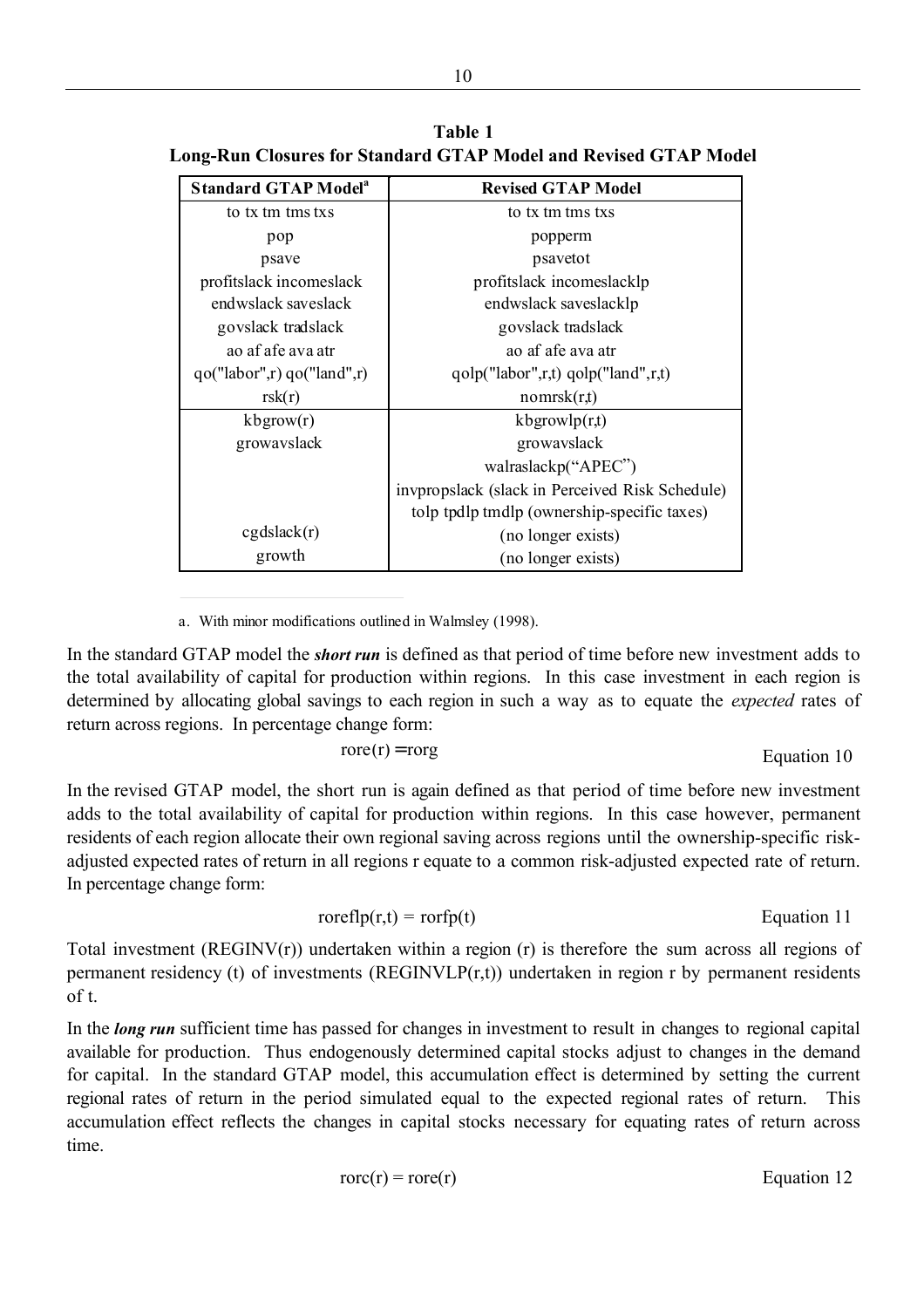In Walmsley (1998) this was achieved by incorporating a new variable − the power of the growth rate of capital  $(kbgrow(r))$  – which is set exogenously equal to zero in the long-run closure.

In the revised GTAP model, capital stocks adjust such that the percentage change in the ownershipspecific power of the growth rate of capital (kbgrowlp( $r,t$ )) is equal to zero. If commencing from the steady-state database (discussed below) where investment and capital stocks shares are the same, the percentage change in the power of the total growth rate of capital (kbgrow(r)) located in region r will also equal zero and hence the expected and current rates of return will equate (Equation 13)<sup>5</sup>.

$$
rorchp(r,t) = rorelp(r,t)
$$
  $Equation 13$ 

#### **4.2 The Long-Run Effects of Asia-Pacific Trade Liberalisation**

In this section the long-run effects of trade liberalisation within the Asia-Pacific region are determined using the revised GTAP model and database outlined in Sections 2 and 3 respectively. These results are then compared with those obtained using the long-run closure developed in Walmsley (1998) for the standard GTAP model.

#### *4.2.1 The Long-Run Effects of Asia-Pacific Trade Liberalisation using the Revised GTAP Model*

The long-run results are depicted in Table 2. The results show that in most of the Asia-Pacific economies (North America and Japan excluded) capital stocks, real gross domestic product and gross national product (qgnp(r)) rise. In the Rest of World real gross domestic product and gross national product fall.

For the Asia-Pacific region the liberalisation of trade leads to an increase in demand for commodities and output in APEC countries thus causing demand for capital inputs to rise. In the short run, capital stocks within each region are fixed exogenously, so any increase in demand for the services of capital causes its rental price (and thus the current rate of return) to rise. In the long run, capital stocks are no longer fixed. Any increase in demand for domestic goods will increase the demand for and hence the supply of capital.

In the standard GTAP model the extent to which the supply of capital increases is restricted only by the condition that global investment can be financed by global saving. Thus changes in the supply of capital depend on the equality of all expected (possibly risk-adjusted) rates of return, where risk is fixed exogenously. In the revised GTAP model, this increase in the supply of capital is restricted, not by the equality of global saving and investment, but by the equality of saving and investment by permanent residents of each region. As a result changes in the supply of capital depend on the equality of riskadjusted expected rates of return across locations for each region of permanent residency, where the risk premia are determined endogenously.

In the case of investments in North America and Japan, higher risk-adjusted expected rates of return available elsewhere in the Asia-Pacific economies mean that investment in North America and Japan is no longer profitable. Hence capital stocks located in North America and Japan fall.

With labour and land constant, the percentage change in gross domestic product depends on the share of capital in gross domestic product multiplied by the percentage change in capital stocks (plus any taxes). Increases (decreases) in capital stocks cause gross domestic product to increase (decrease).

<sup>5.</sup> If the growth rates of capital  $(KBGROWTHLP(r,t))$  are not equal across all r and t (as is the case in the revised GTAP database), fixing the percentage change in the ownership-specific power of the growth rates (kbgrowlp(r,t)) to zero does not necessarily leave to the growth rate (KBGROWTH(r)) in region r undisturbed and therefore expected and current rates of return may not equate.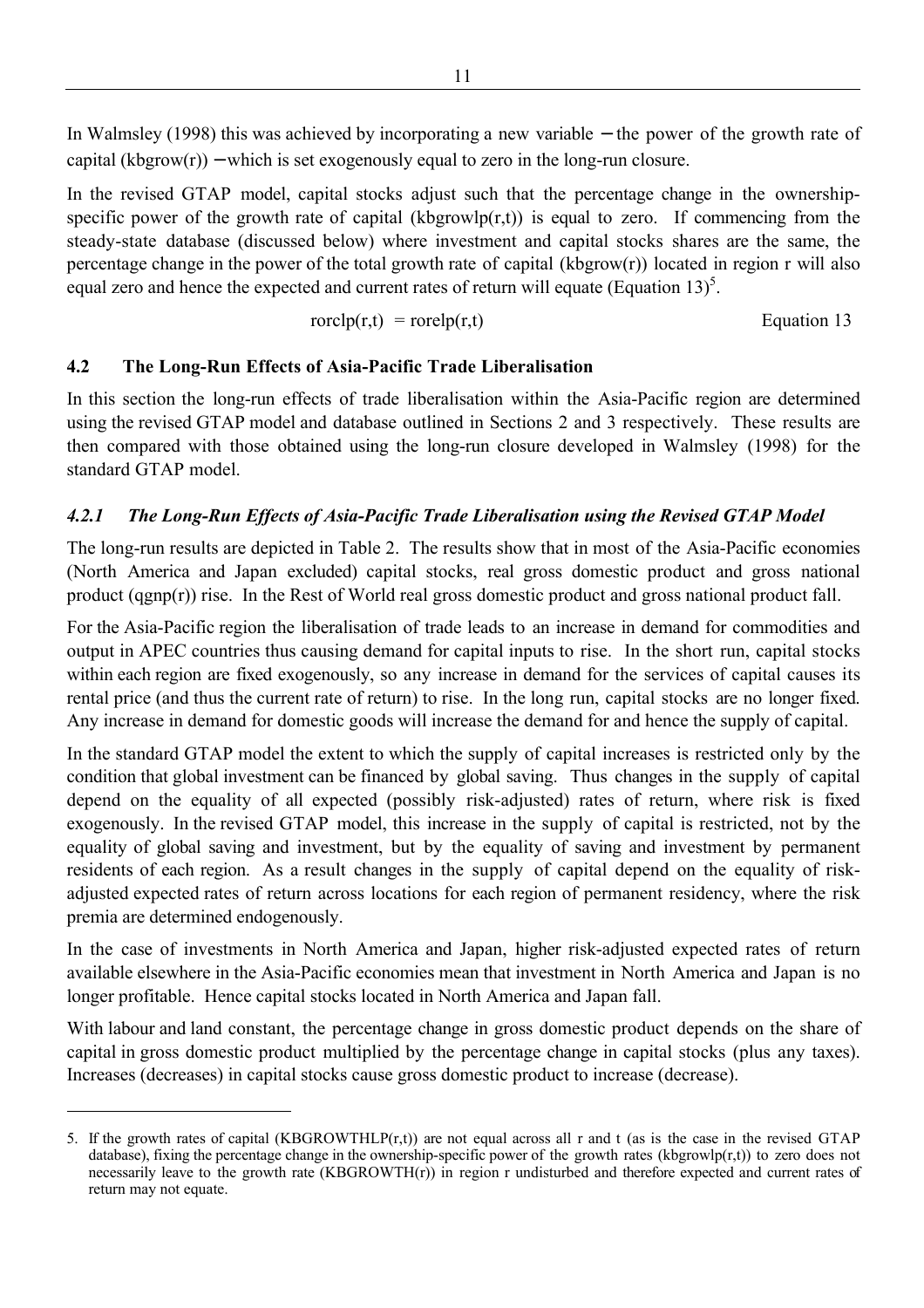The allocation of capital stocks and investment across ownership depends on the risk premia (rsklp(r,t)), the risk-adjusted expected rate of return (roreflp(r,t)) and the expected rate of return (rorelp(r,t)). The level of risk perceived by investors as applying to their ownership of end-of-period capital stocks located in region r depends on firstly, the extent to which a permanent resident investor's portfolio differs from the average or global portfolio; and secondly, the slope of the perceived risk schedule  $(RISKFLEXLP(r,t))$ (Equation 5).

| Region <sup>a</sup> | <b>Real GDP</b><br>(qgdp) | Real<br><b>GNP</b><br>(qgnp) | Current<br>Rate of<br>Return | <b>Expected</b><br>Rate of<br>return | <b>Risk-Adjusted</b><br><b>Expected Rate</b><br>of return | <b>Gross</b><br>Investment<br>(qcgds) | Capital<br>stocks |         | Welfare<br>(EVPERM) |  |
|---------------------|---------------------------|------------------------------|------------------------------|--------------------------------------|-----------------------------------------------------------|---------------------------------------|-------------------|---------|---------------------|--|
|                     |                           |                              | (rorclp)                     | (rorelp)                             | $(rorefp =$<br>roreflp)                                   |                                       | kb                | kbperm  |                     |  |
| <b>NAM</b>          | $-0.43$                   | $-0.49$                      | 2.43                         | 2.98                                 | 7.41                                                      | $-1.13$                               | $-1.3$            | $-1.43$ | $-23726.36$         |  |
| <b>JPN</b>          | 0.03                      | $-0.38$                      | 4.52                         | 5.1                                  | 7.5                                                       | $-2.72$                               | $-2.81$           | $-3.66$ | 29045.97            |  |
| <b>AUS</b>          | 1.62                      | 1.63                         | 3.7                          | 4.09                                 | 7.61                                                      | 4.1                                   | 3.62              | 4.27    | 6258.48             |  |
| <b>NZL</b>          | 1.78                      | 3.02                         | 3.88                         | 4.15                                 | 7.68                                                      | 4.75                                  | 3.89              | 8.97    | 1414.73             |  |
| <b>CHN HKG</b>      | 3.86                      | 2.7                          | 5.34                         | 6.27                                 | 7.63                                                      | 6.27                                  | 6.51              | 1.00    | 6460.51             |  |
| <b>SKOR</b>         | 7.84                      | 2.9                          | 4.06                         | 5.49                                 | 8.28                                                      | 9.11                                  | 9.68              | $-3.02$ | 5607.8              |  |
| <b>TWN</b>          | 7.49                      | 4.57                         | 2.53                         | 3.43                                 | 8.92                                                      | 9.82                                  | 10.04             | $-0.29$ | 10697.64            |  |
| <b>MYS SGP</b>      | 11.09                     | 1.01                         | 3.32                         | 4.65                                 | 8.23                                                      | 15.96                                 | 16.63             | $-8.00$ | 1188.15             |  |
| THA PHL             | 35.82                     | 12.48                        | 2.43                         | 3.66                                 | 9.66                                                      | 49.64                                 | 50.3              | 8.31    | 8537.79             |  |
| <b>IDN</b>          | 5.35                      | 0.01                         | 1.68                         | 2.52                                 | 9.16                                                      | 8.29                                  | 8.45              | $-5.08$ | 1.34                |  |
| <b>ROW</b>          | $-1.68$                   | $-0.82$                      | 2.39                         | 2.98                                 | 7.4                                                       | $-3.65$                               | $-3.75$           | $-1.97$ | $-70738.31$         |  |
|                     | globalcgds                |                              |                              | $-0.44$                              |                                                           |                                       |                   |         |                     |  |
|                     | avgrow                    |                              |                              | 0.064                                |                                                           |                                       |                   |         |                     |  |
|                     | ke tot                    |                              |                              | $-1.92$                              |                                                           |                                       |                   |         |                     |  |
|                     | walras                    |                              |                              | 0.000000                             |                                                           |                                       |                   |         |                     |  |

**Table 2 The Long-Run Effects of the Asia-Pacific Trade Liberalisation Shock: Revised GTAP Database**

a. All results here represent percentage deviations from control.

 $\overline{a}$ 

b. Although kbgrowlp $(r, t)$  are all set exogenously equal to zero, differences in end-of-period and beginning-of-period capital stock shares in the revised GTAP database mean that avgrow is unlikely to equal zero. In the long-run experiment based on the steady state database avgrow should be much closer to zero as these shares are equal.

Figure 2 demonstrates how the perceived risk schedule can be used to explain the allocation of saving across regions. Investments undertaken by Japanese permanent residents are used for illustrative purposes. The figure is similar to the perceived risk schedule except that the share of end-of-period capital stocks owned by permanent residents (VKELP $(r,t)/V$ KEPERM $(t)$ ) is on the x-axis. Curves are shown for Japanese investment in the Rest of World, in other Asia-Pacific economies and in itself. Changes in the share of global capital located in  $r(r = ROW, Rest of World; r = A, Asia-Pacific other than$ Japan;  $r = J$ , Japan) then appear as changes in the location of the schedules.

There are two important aspects of the perceived risk schedule, which are illustrated by Figure 2; they are:

1. **The growth effect.** Assuming permanent residents do not alter their portfolios (kelp(r,t) = keperm(t)), the risk of investing in region r, as perceived by permanent residents of t, falls with relative increases in the end-of-period capital stocks of the region r (i.e. ke(r) - ke tot  $> 0$ ).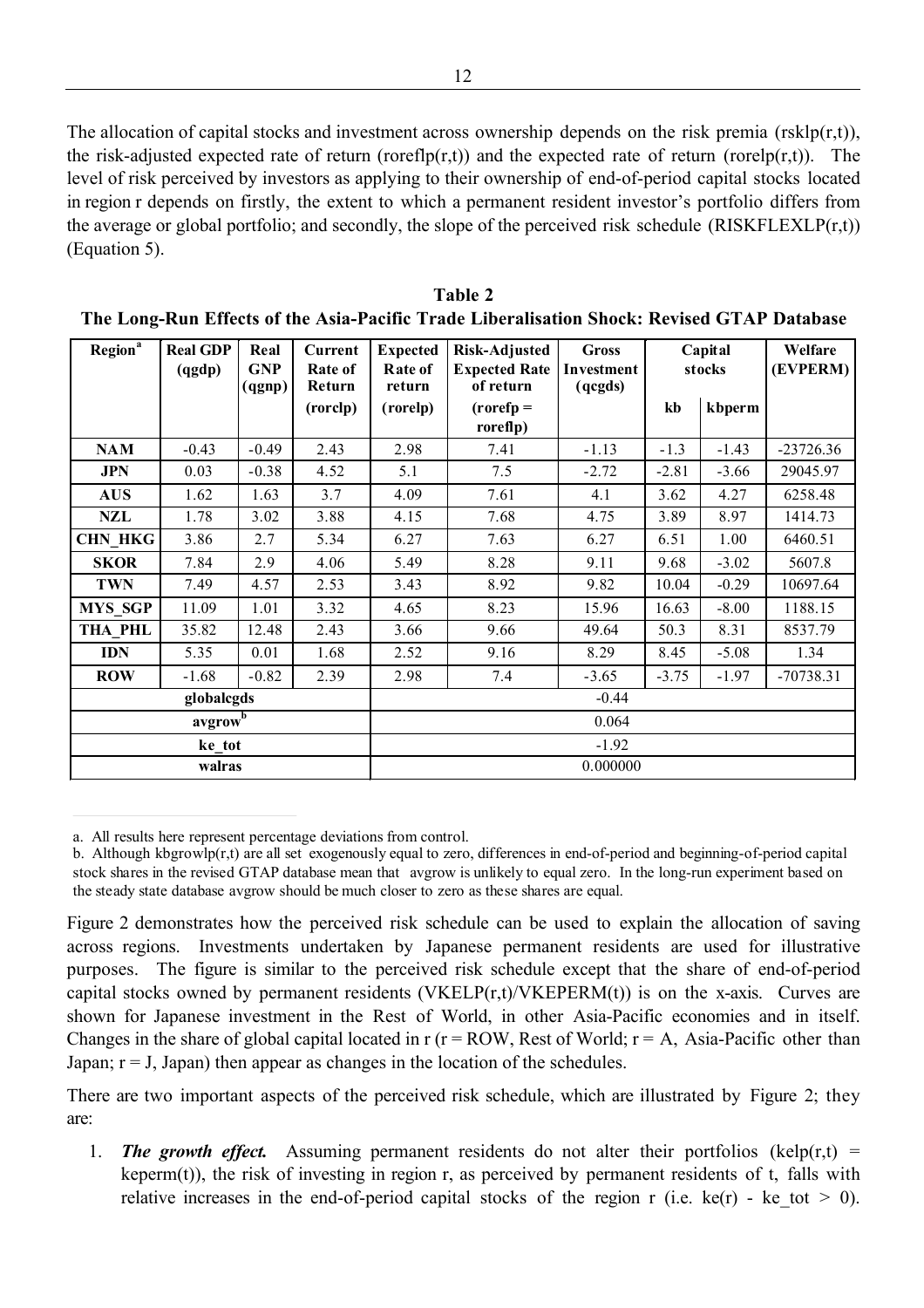Alternatively if the shock has a negative effect on the economy of r so that end-of-period capital stocks there fall relative to global capital stocks, perceived risk associated with assets held in r will tend to rise<sup>6</sup>.

2. *The portfolio effect.* This shows the effect on risk of a change in the portfolio of the permanent residents of t; that is, a change in end-of-period capital stocks (kelp $(r,t)$ ) owned by permanent residents of t and located in region r relative to the total end-of-period capital stocks (keperm(t)) owned by permanent residents of t. This is depicted in Figure 2 as a movement along the curves – increasing exposure of the portfolio to any region r results, ceteris paribus, in an increase in perceived risk.

#### **Figure 2 The Allocation of End-of-Period Capital Stocks across Location owned by Permanent Residents of Japan**



Initially the positive effect of the Asia-Pacific trade liberalisation shock on the end-of-period capital stocks located within the Asia-Pacific economies tends to reduce the perceived risk of the other Asia-Pacific economies, while increasing the perceived risk of the Rest of World (growth effect). Due to the fall in end-of-period capital stocks located in Japan, perceived risk also rises in Japan. As noted above, these changes in risk caused by the 'growth effect' are shown in Figure 2 as shifts in the schedules. In the case of investments "in Asia-Pacific", the schedule moves downwards to the right. Conversely, the "in Japan" and "in ROW" schedules move up to the left.

The reduction in risk ( $r$ skl $p(r,t)$ ) has the effect of increasing the risk-adjusted expected rates of return (roreflp(r,t): Equation 4) for the other Asia-Pacific economies and lowering them for Japan and the Rest of World. Investment (or end-of-period capital stocks) will flow towards the higher risk-adjusted expected

<sup>6.</sup> This can also be related to growth since end-of-period capital stocks depend on the beginning-of-period capital stocks and the growth rate of capital; if an economy is growing faster than average over time, risk will tend to fall over time.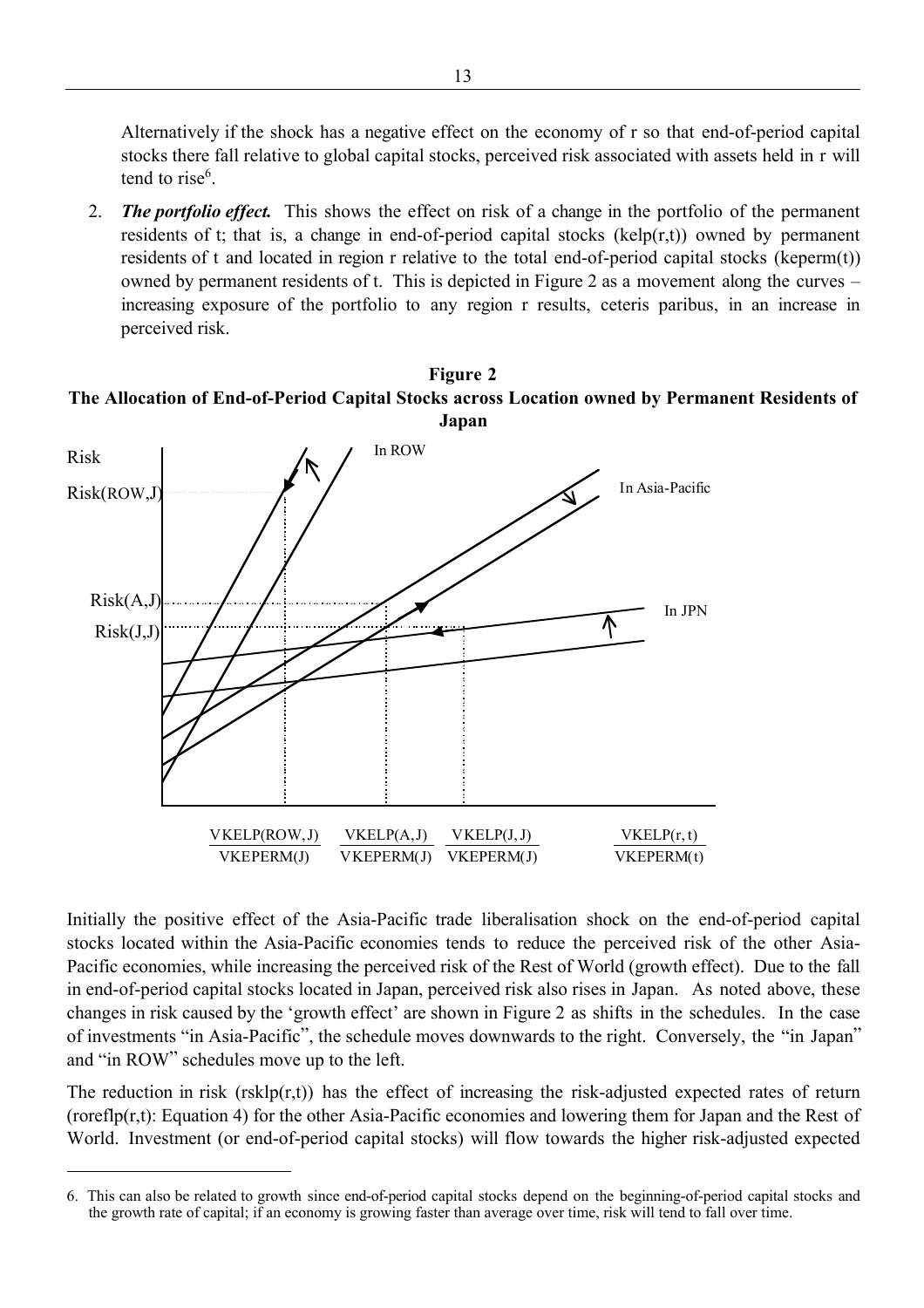rates of return in the Asia-Pacific (rightward movements along the curve labelled "in Asia-Pacific" in Figure 2) and away from Japan and the Rest of World (leftward movements along the curves labelled "in Japan" and "in ROW" in Figure 2). This will occur until the percentage changes in the risk-adjusted expected rates of return equate across regions for each permanent resident of t (Equation 3).

Overall Asian investors fail to find sufficient funds to take full advantage of the higher risk-adjusted rates of return. With the exception of Thailand-Philippines, the changes in perceived risk are relatively small. For the owners of capital whose permanent residence is in the Asian economies, and who do not have an existing pool of capital stocks from which funds can be drawn, increases in end-of-period capital stocks are restricted to their own economies (where the slope parameter RISKFLEXLP(r,t) is relatively low) and in some cases one or two other countries (usually Thailand-Philippines where the risk has fallen substantially). As a result, ownership of end-of-period capital stocks generally falls or rises only slightly.

Capital stocks owned by permanent residents of t are then a weighted sum across regions r of the capital stocks located in region r and owned by permanent residents of t. With a large weighting on capital stocks located in region r and owned by permanent residents of r we would expect capital stocks owned by the Asia-Pacific (North America and Japan excluded) economies to rise while capital stocks owned by the Rest of World, North America and Japan are expected to fall. This is not always the case, however. In Taiwan, Malaysia and Indonesia the large decreases in investment elsewhere in the world have resulted in overall declines in their ownership of end-of-period capital stocks.

The increase (decrease) in capital stocks owned by the permanent residents of t increases (decreases) income earned and hence real gross national product (qgnp(t)).

In general risk-adjusted rates of return depend inversely on the volume of global saving and investment. In this case global saving decreases (globalcgds) and thus the risk-adjusted expected rates of return are expected to rise. Slight differences in the extent to which they fall are related to the extent to which permanent residents can obtain funds for investing. Hence expected risk-adjusted rates of return tend to rise by less in the Rest-of-World, Japan and North America than in the other Asia-Pacific economies.

# *4.2.2 A Comparison of the Long-run Effects of Asia-Pacific Trade Liberalisation using the Revised GTAP Model and the Standard GTAP Model*

In this section the long-run results of the Asia-Pacific trade liberalisation shock using the revised GTAP model (Table 2) are compared with those obtained in Walmsley (1998) using a risk-adjusted long-run closure for the standard GTAP model (Table 3).

The primary difference between the results obtained in Walmsley (1998) and those obtained using the revised model developed above, is that capital stocks increase much further in the standard GTAP simulations. In the standard GTAP model all income earned on capital stocks located within a region is assumed to accrue to the permanent residents of that region. This income can then be allocated to the production of new capital goods; no concern need be given to the exogenously determined risk premia. In the revised GTAP model, income does not necessarily accrue to the permanent residents of the region in which the income was earned. Instead income will often accrue to foreigners who own the capital. These foreigners will consider carefully the effects on risk before investing more capital into the region. While the level of risk perceived by permanent residents investing in their home region increases only slowly with further investments, investment by permanent residents of other regions may cause risk to increase substantially due to the higher slope parameter of the perceived risk schedule (RISKFLEXLP $(r,t)$ ). Thus even though an economy may appear to be a good investment to the permanent residents of that economy, foreigners may not agree.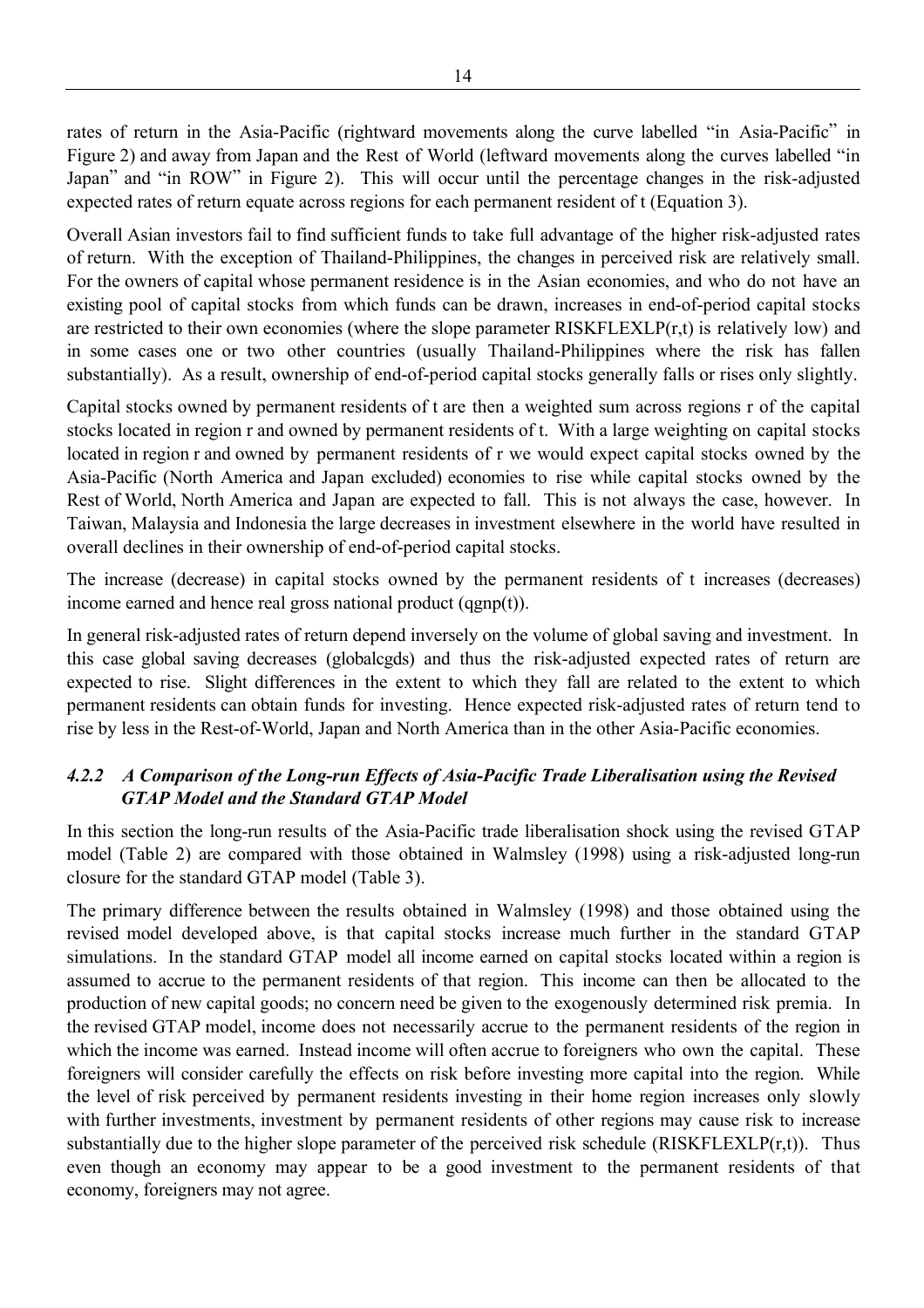|                             | <b>Standard GTAP Database</b>           |                               |                           |  |  |  |  |  |
|-----------------------------|-----------------------------------------|-------------------------------|---------------------------|--|--|--|--|--|
| <b>Regions</b> <sup>a</sup> | <b>Current Rate of Return</b><br>(rorc) | <b>Capital Stocks</b><br>(kb) | <b>Real GDP</b><br>(qgdp) |  |  |  |  |  |
| <b>NAM</b>                  | 1.82                                    | $-0.63$                       | $-0.20$                   |  |  |  |  |  |
| JPN                         | 3.08                                    | $-0.60$                       | 0.92                      |  |  |  |  |  |
| <b>AUS</b>                  | 2.50                                    | 5.52                          | 2.38                      |  |  |  |  |  |
| NZL                         | 2.56                                    | 5.65                          | 2.44                      |  |  |  |  |  |
| <b>CHN HKG</b>              | 3.73                                    | 9.12                          | 4.82                      |  |  |  |  |  |
| <b>SKOR</b>                 | 3.06                                    | 14.25                         | 9.96                      |  |  |  |  |  |
| <b>TWN</b>                  | 1.89                                    | 12.52                         | 8.49                      |  |  |  |  |  |
| <b>MYS SGP</b>              | 2.65                                    | 20.37                         | 13.18                     |  |  |  |  |  |
| THA PHL                     | 1.91                                    | 65.81                         | 44.71                     |  |  |  |  |  |
| <b>IDN</b>                  | 1.42                                    | 10.19                         | 6.41                      |  |  |  |  |  |
| <b>ROW</b>                  | 1.81                                    | $-3.17$                       | $-1.45$                   |  |  |  |  |  |
| globalcgds                  |                                         | 1.07                          |                           |  |  |  |  |  |
| 4.51<br>roref               |                                         |                               |                           |  |  |  |  |  |

**Long-Run Results for APEC Trade Liberalisation: Risk-Adjusted Version of Standard GTAP Model with Standard GTAP treatment of Assets using Standard GTAP Database**

**Table 3**

a. Percentage deviation from control.

#### **5. The Steady-State**

#### **5.1 The Creation of the Steady-State Database**

-

In the long-run closure outlined above capital stocks adjust to ensure that the growth rate of capital returns to its pre-simulation value in the GTAP database. That is, the powers of the growth rates of capital are all assumed to be exogenous and the percentage changes in them are set to zero. This is equivalent to an assumption that the shock will not affect the growth rate of capital in the long run. This is only true when discussing the very long run or steady state, where the growth rate of capital is determined by the growth rate of the population and technological growth. It is highly unlikely that an Asia-Pacific trade liberalisation shock will *permanently* affect either the growth rate of the population or technology. Hence the results of this long-run closure represent the move from an initial steady-state position to a new steady-state position in which the effects of the shock are incorporated but where the growth rate of capital has returned to its pre-simulation or steady-state value. It therefore follows that the initial value of growth in the GTAP database should be consistent with this steady-state growth rate of capital. Since the GTAP database is based on a particular year (in this case 1992), it is highly unlikely that the growth rate in the GTAP database is the steady-state growth rate. Therefore there exists an inconsistency between the long-run closure in the GTAP model and the database. This inconsistency is resolved with the creation of a steady-state database. The method used to create this steady-state database is similar to that used in Walmsley (1998).

In order to create a steady-state database, in which growth rates are equal across regions of location and ownership, shocks are imposed on the powers of the growth rates of capital (kbgrowlp( $r, t$ )) by location and ownership. These shocks equate all growth rates to a global average growth rate of capital (3.1881%).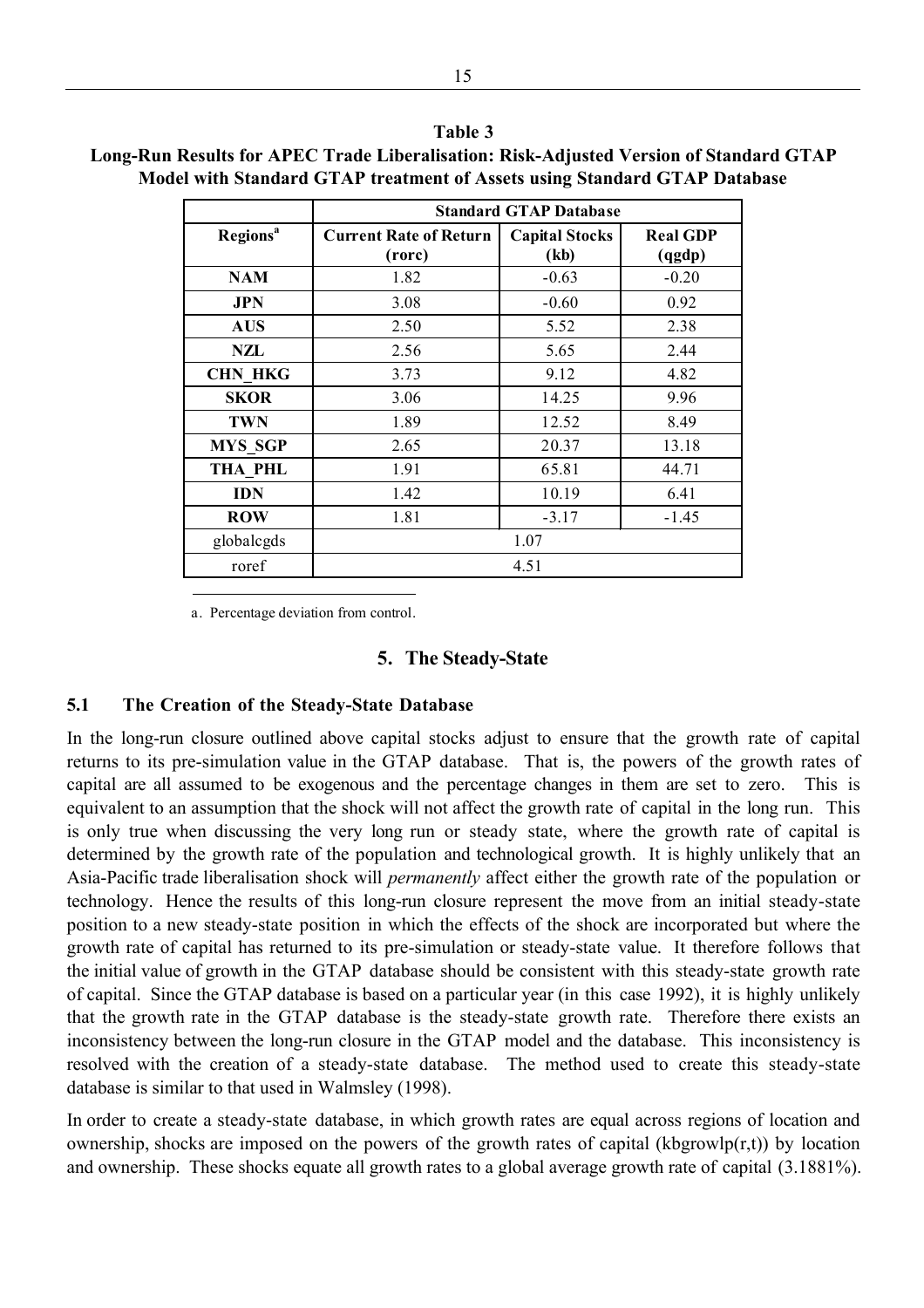The shocks imposed on the powers of the growth rates of capital, to equate them all to this average power, are provided in Table 4.

| <b>Permanent Residency of Owner</b> |            |            |            |         |                    |             |            |                |                    |            |            |         |
|-------------------------------------|------------|------------|------------|---------|--------------------|-------------|------------|----------------|--------------------|------------|------------|---------|
| Location                            | <b>NAM</b> | <b>JPN</b> | <b>AUS</b> | NZL     | <b>CHN HK</b><br>G | <b>SKOR</b> | <b>TWN</b> | <b>MYS SGP</b> | <b>THA PH</b><br>L | <b>IDN</b> | <b>ROW</b> | kbgrow  |
| <b>NAM</b>                          | 1.16       | 1.68       | 1.91       | 2.00    | 1.98               | 2.15        | 2.00       | 1.95           | 2.63               | 2.90       | 1.58       | 1.23    |
| JPN                                 | $-1.19$    | $-2.12$    | $-0.21$    | 0.65    | $-1.19$            | $-0.82$     | $-0.89$    | $-0.87$        | 1.69               | 1.24       | $-1.42$    | $-2.03$ |
| <b>AUS</b>                          | 2.05       | 1.95       | 1.35       | 1.96    | 2.17               | 2.48        | 2.65       | 2.01           | 4.16               | 4.38       | 1.95       | 1.49    |
| NZL                                 | 2.98       | 3.14       | 2.62       | 2.31    | 3.04               | 4.14        | 3.4        | 2.74           | 4.46               | 4.24       | 2.93       | 2.46    |
| <b>CHN HKG</b>                      | $-3.10$    | $-4.53$    | $-3.24$    | $-1.84$ | $-4.32$            | $-3.37$     | $-3.52$    | $-3.50$        | $-0.13$            | 1.27       | $-3.88$    | $-4.23$ |
| <b>SKOR</b>                         | $-6.81$    | $-7.33$    | $-5.79$    | $-6.29$ | $-6.85$            | $-7.85$     | $-6.59$    | $-6.80$        | $-5.04$            | $-4.45$    | $-7.04$    | $-7.80$ |
| <b>TWN</b>                          | $-3.85$    | $-3.85$    | $-3.65$    | $-2.99$ | $-3.96$            | $-3.34$     | $-4.71$    | $-4.06$        | $-3.53$            | $-3.11$    | $-3.73$    | $-4.63$ |
| <b>MYS SGP</b>                      | $-3.64$    | $-3.93$    | $-3.78$    | $-3.39$ | $-3.81$            | $-3.69$     | $-4.00$    | $-4.52$        | $-2.79$            | $-2.56$    | $-3.83$    | $-4.36$ |
| THA PHL                             | $-5.66$    | $-5.71$    | $-5.47$    | $-5.14$ | $-5.81$            | $-5.41$     | $-5.81$    | $-5.90$        | $-5.95$            | $-4.71$    | $-5.53$    | $-5.88$ |
| <b>IDN</b>                          | $-5.16$    | $-5.31$    | $-5.33$    | $-4.42$ | $-5.46$            | $-5.43$     | $-5.56$    | $-5.55$        | $-4.80$            | $-5.79$    | $-5.40$    | $-5.66$ |
| <b>ROW</b>                          | 0.72       | 0.90       | 0.95       | 1.20    | 1.39               | 1.34        | 1.21       | 1.03           | 2.07               | 1.78       | 0.53       | 0.58    |
| kbgrowperm                          | 0.96       | $-1.64$    | 1.25       | 2.18    | $-4.02$            | $-7.52$     | $-4.29$    | $-3.59$        | $-5.79$            | $-5.14$    | 0.54       |         |

**Table 4 Shocks to the Powers of the Growth Rates of Capital to the Create Steady-State Database**

The average percentage changes to the power of the growth rates of capital located in region r (final column in Table 4, kbgrow) show that in the non-Asian economies the average shock to the growth rate of capital is positive (reflecting the low growth rates of the non-Asian economies in the revised standard GTAP database), while in the Asian economies the average shock is negative (reflecting higher than average growth rates for the Asian economies in the revised standard GTAP database).

#### **5.2 The Results from the Creation of the Steady-State Database**

 $\overline{a}$ 

The results from the creation of the steady-state database are depicted in Table 5. The results show that in those Asian economies where growth rates are reduced, real gross domestic product and gross national product rise. In the non-Asian economies, where growth rates are increased, real gross national product (and in all cases except ROW, gross domestic product) falls.

The reason for this is that the power of the growth rate of capital (kbgrow(r)) located in region r forms a wedge between the expected rate of return (rorel $p(r,t)$ ) and the current rate of return (rorcl $p(r,t)$ ) on capital located in region r and owned by permanent residents of t. The fall (rise) in the power of the growth rate of capital within the Asian (non-Asian) economies therefore causes the current rate of return to fall (rise) relative to the expected rate of return<sup>7</sup>. As a result current rates of return fall in the Asian economies and rise in all non-Asian economies except the Rest of World. In the case of the Rest of World, the small positive shock to the power of the growth rate and the large negative percentage change in the expected rate of return means the current rate of return also falls.

<sup>7.</sup> Expected rates of return fall due to a global improvement in saving and investment. This causes the current rates of return to fall significantly in the case of the Asian economies, and rise only slightly in the case of the non-Asian economies.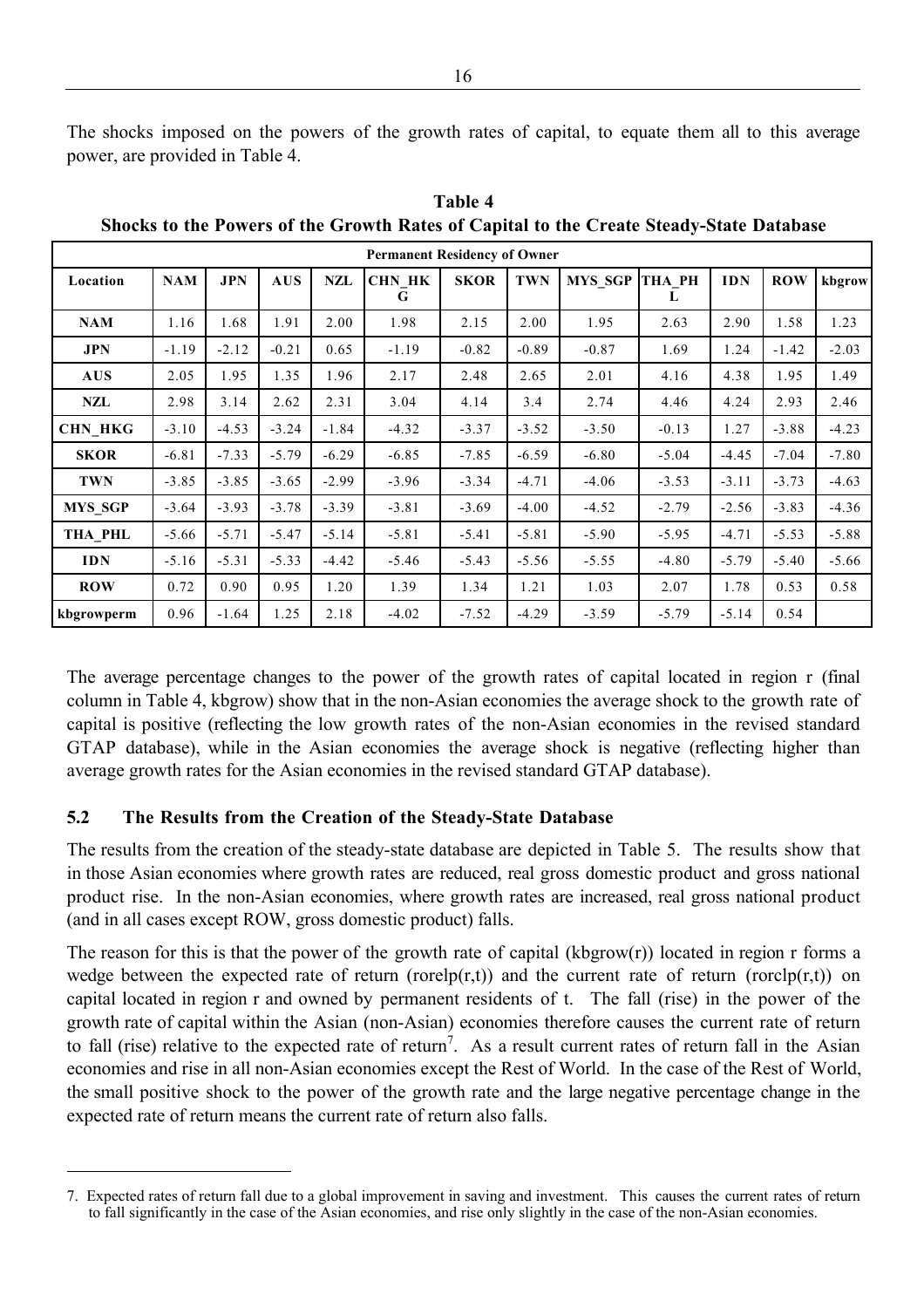Falls (rises) in the current rate of return lead to corresponding falls (rises) in the rental price of capital (rentallp(r,t)) relative to the price of capital goods  $(pegds(r))^8$ . A lower (higher) relative price of capital  $(rentally(r,t))$  to labour  $(ps('labor',r))$  causes producers to substitute away from (towards) labour inputs and towards (away from) capital inputs within the Asian (non-Asian) economies. With beginning-ofperiod capital stocks determined endogenously in this long-run closure, capital stocks then increase (decrease) with the increase (decrease) in demand. The increase (decrease) in capital stocks then leads to a corresponding increase (decrease) in gross domestic product.

| Regions <sup>a</sup> | <b>Real GDP</b><br>(qndp) | Real GNI/<br>GNP qgnp) | <b>Current Rate</b><br><b>Expected Rate</b><br>of Return<br>of Return<br>$(rorelp)^b$<br>$( \text{rorelp})^c$ |          | Risk-adjusted<br><b>Rate of Return</b><br>$( \text{rorfp} = \text{roreflp} )$ | Capital<br><b>Stocks</b><br>(kb) | <b>Gross</b><br>Investment<br>(qcgds) | Owner-ship of<br><b>Capital Stocks</b><br>(kbperm) |
|----------------------|---------------------------|------------------------|---------------------------------------------------------------------------------------------------------------|----------|-------------------------------------------------------------------------------|----------------------------------|---------------------------------------|----------------------------------------------------|
| <b>NAM</b>           | $-2.21$                   | $-16.16$               | 2.93                                                                                                          | $-8.93$  | $-22.64$                                                                      | $-4.61$                          | 15.58                                 | $-39.9$                                            |
| <b>JPN</b>           | 27.75                     | 54.16                  | $-31.39$                                                                                                      | $-15.79$ | $-22.93$                                                                      | 78.76                            | 37.83                                 | 127.63                                             |
| <b>AUS</b>           | $-0.85$                   | $-16.44$               | 1.39                                                                                                          | $-12.53$ | $-23.17$                                                                      | $-1.74$                          | 24.46                                 | $-45.47$                                           |
| NZL                  | $-4.53$                   | $-25.04$               | 11.27                                                                                                         | $-12.78$ | $-23.48$                                                                      | $-11.16$                         | 35.71                                 | $-73.73$                                           |
| <b>CHN HKG</b>       | 40.38                     | 101.5                  | $-47.88$                                                                                                      | $-19.67$ | $-23.66$                                                                      | 132.01                           | 41.95                                 | 339.41                                             |
| <b>SKOR</b>          | 180.44                    | 347.73                 | $-63.02$                                                                                                      | $-16.68$ | $-24.09$                                                                      | 628.58                           | 228.95                                | 1283                                               |
| <b>TWN</b>           | 53.15                     | 93.07                  | $-43.87$                                                                                                      | $-9.83$  | $-23.67$                                                                      | 170.62                           | 59.48                                 | 325.81                                             |
| <b>MYS SGP</b>       | 94.14                     | 205.39                 | $-44.84$                                                                                                      | $-13.88$ | $-23.52$                                                                      | 207.95                           | 86.18                                 | 456.55                                             |
| <b>THA_PHL</b>       | 151.72<br>181.65          |                        | $-51.09$                                                                                                      | $-10.3$  | $-24.28$                                                                      | 309.17                           | 115.63                                | 603.7                                              |
| <b>IDN</b>           | 213.47                    | 201.25                 | $-48.42$                                                                                                      | $-7.65$  | $-23.94$                                                                      | 516.22                           | 231.14                                | 739.95                                             |
| <b>ROW</b>           | 1.46                      | $-9.19$                | $-3.61$                                                                                                       | $-9$     | $-22.72$                                                                      | 3.95                             | 13.28                                 | $-23.49$                                           |
|                      |                           | ke_tot                 |                                                                                                               |          | 29.83                                                                         |                                  |                                       |                                                    |
|                      |                           | avgrow                 |                                                                                                               |          |                                                                               |                                  | 0.000094                              |                                                    |
|                      |                           | walras                 |                                                                                                               |          | 0.000000                                                                      |                                  |                                       |                                                    |
|                      |                           | globalcgds             |                                                                                                               |          |                                                                               |                                  | 28.23                                 |                                                    |

**Table 5 Results from the Creation of a Steady-State Database**

l

 $\overline{a}$ 

The allocation of capital stocks and investment across ownership depends on the risk premia (rsklp(r,t)), the risk-adjusted expected rate of return (roreflp(r,t)) and the expected rate of return (rorelp(r,t)) (see Section 4.2.1). Initially the positive effect of the steady-state shock on the end-of-period capital stocks located within the Asian economies tends to reduce the perceived risk of the Asian economies, while increasing the perceived risk of the non-Asian economies ('growth effect'). In the case of the Rest of World, the slight increase in capital stocks located there is less than the global total (i.e. ke("ROW") – ke tot  $\leq$  0), therefore (prior to any 'portfolio' adjustments) the perceived risk of investments in the ROW also increases.

Investment (and therefore end-of-period capital stocks) will flow towards the higher risk-adjusted expected rates of return in Asian economies and away from the non-Asian economies. This will occur until the percentage changes in the risk-adjusted expected rates of return equate across regions for each permanent resident of t (Equation 3).

a. All results here represent percentage deviations from control.

b. rorcl $p(r,t)$  are the same for all regions of ownership (t).

c. rorel $p(r,t)$  are the same for all regions of ownership (t).

<sup>8.</sup> The price of capital goods ( $pegds(r)$ ) tends to move with the general price level  $(pgdp(r))$ .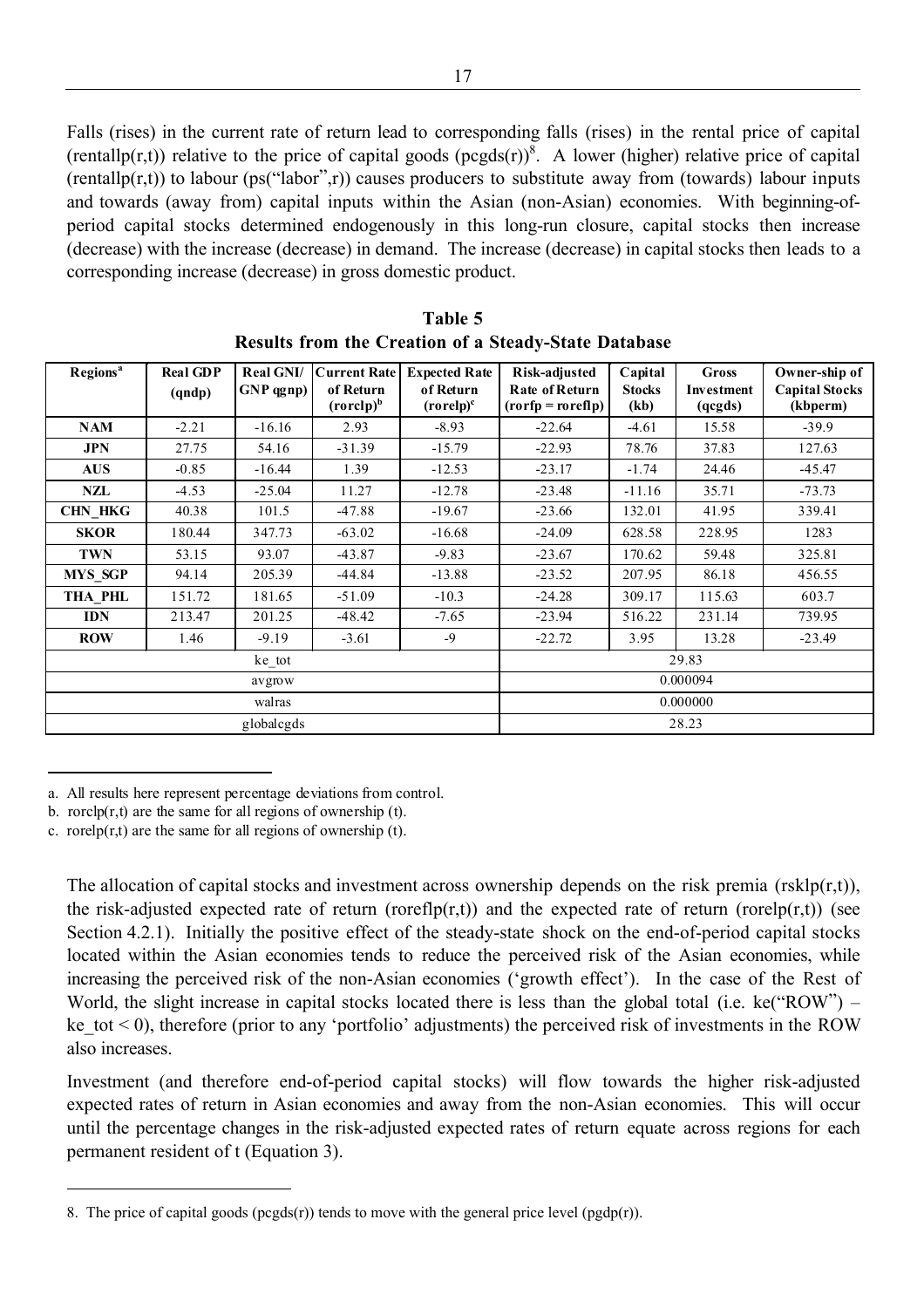Capital stocks owned by permanent residents of t are equal to a weighted sum across regions r of the capital stocks located in region r and owned by permanent residents of t. With a large weighting on capital stocks located in region r and owned by permanent residents of r we would expect capital stocks owned by Asian economies to rise while capital stocks owned by non-Asian economies fall. The increase (decrease) in capital stocks owned by the permanent residents of t increases (decreases) income earned and hence real gross national product (qgnp(t)) in the Asian (non-Asian) economies.

Since a fixed proportion of this income is saved, saving increases (decreases) in the Asian (non-Asian) economies. This increase in saving provides the Asian economies with further funds to allocate to investment across regions. The large increases in investment within the Asian economies eventually causes the expected rate of return in Asia to fall. As the risk-adjusted rates of return in Asia fall, the relatively higher rates of return in the non-Asian economies begin to offset the higher risk. In the Asian economies, where saving has increased, these secondary effects are very important and thus their share of end-of-period capital stocks (kelp(r,t) – keperm(t)) tend to increase for both investments located in other Asian economies and in non-Asian economies ("portfolio effect").

For investments undertaken by the permanent residents of the non-Asian economies the results are more ambiguous. The final change generally depends on the percentage change in the expected rate of return. For example in China where the expected rate of return falls significantly (-19.67 percent), the proportion of end-of-period capital stocks located in China and owned by permanent residents of the non-Asian economies ( $\text{kelp}(r,t)$  – $\text{keperm}(t)$ ) tends to decrease. In Taiwan and Indonesia, on the other hand, where the expected rate of return only fell by 9.83 percent and 7.65 percent respectively, the proportion increases.

In the case of own-country investment, the low value of the slope parameter  $(RISKFLEXLP(t,t))$ prevents the perceived risk of own-country investment from falling (or rising) as far as it does for permanent residents of other regions. Thus the extent to which expected rates of return fall is more crucial in determining the resulting change in the portfolio. In the case of the permanent residents of an Asian country investing at home, the large fall in the expected rate of return on investments in their own country makes investment in other regions appear to be more profitable (higher relative risk-adjusted expected rate of return). As a result, although end-of-period capital stocks in one's own region (Asia) increase (kelp(r,t)), the share of end-of-period capital stocks located in one's own region (Asia) actually falls (i.e.  $kelp(r,r) - keperm(r) < 0$ ).

In the case of non-Asia, the increase in risk is less severe when investing in one's own country. You would expect that this would cause the share  $(kelp(t,t) - keperm(t))$  to increase; however this variable also falls, although only slightly. This would reflect the fact that higher risk-adjusted rates of return are expected elsewhere (e.g. Taiwan and Indonesia where expected rates of return fall by significantly less).

#### **5.3 A Comparison of the Long-Run Results using the Revised GTAP Database and the Steady-State Database**

In this section we compare the long-run effects of Asia-Pacific trade liberalisation using the revised GTAP model with both the revised GTAP database (Section 3) and the steady-state database (Section 5.2). The results for the two simulations are depicted in Table 2 and Table 6 respectively.

The results of the two simulations differ with respect to the changes in capital stocks. In most cases capital stocks ( $kb(r)$ ) by location and capital stocks ( $kbperm(t)$ ) by ownership increase by more in the long-run simulation based on the steady-state database than they do in the long-run simulation based on the revised GTAP database. The important exceptions to this observation are China-Hong Kong and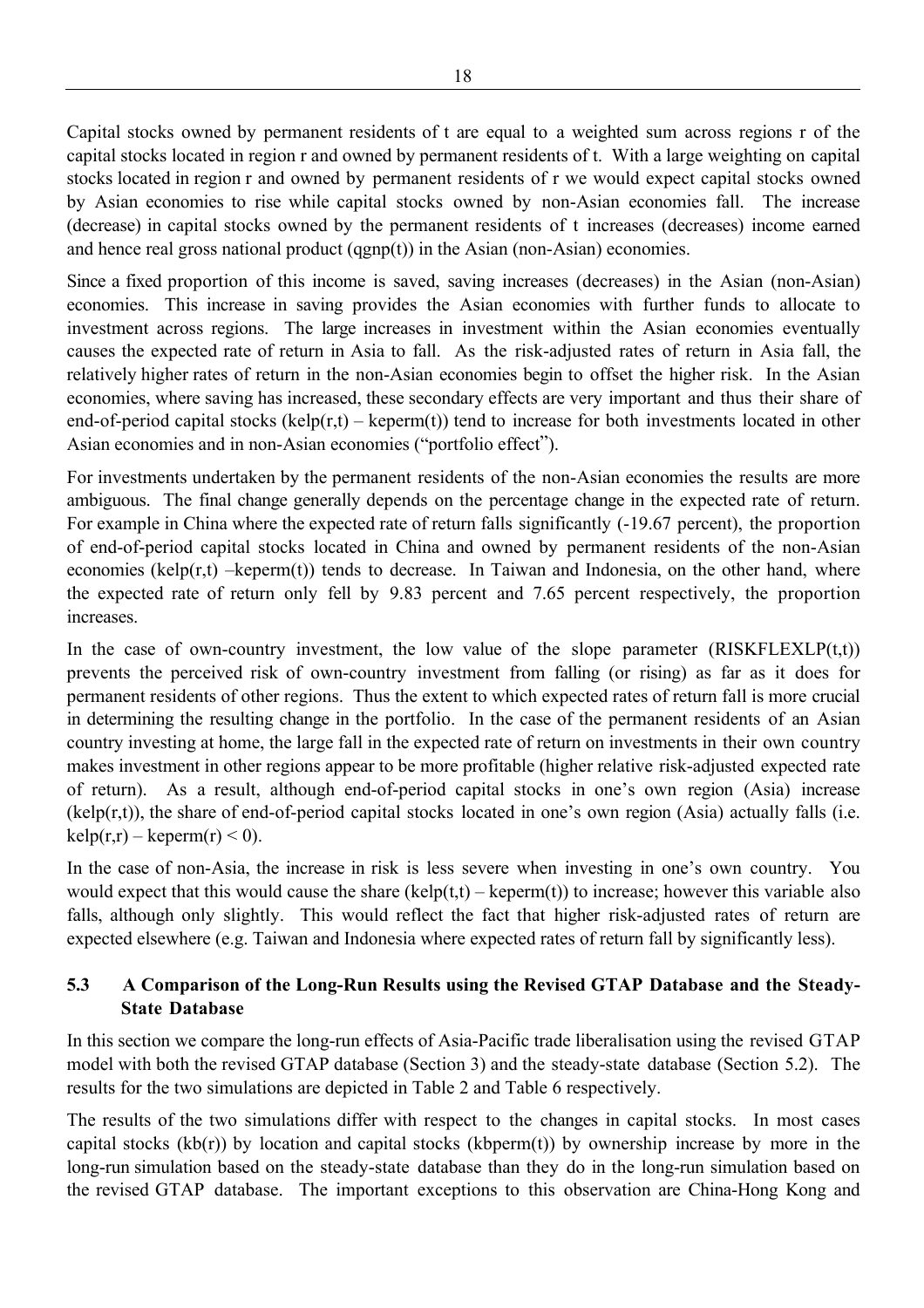South Korea where both capital stocks by location and by ownership fall in percentage change terms relative to the long-run simulation based on the revised GTAP database.

In creating the steady-state database, there was a substantial increase in the total end-of-period capital stocks located in and owned by the Asian economies. This means that the Asian economies have greater access to funds when the steady-state database is used. With more funds to reallocate, capital stocks and hence incomes can be increased further in the long-run Asia-Pacific simulation based on the steady-state database.

In the case of the Industrialised economies, although total capital stocks owned by them falls, their share of capital stocks located in the Asian economies rises as a result of the move to the steady state. As stated above the industrialised economies tend to allocate their saving towards Asia as a result of the Asia-Pacific trade liberalisation shock. The positive changes in capital stocks located in the Asian economies and the larger share associated with these increases leads to a larger increase or smaller fall in total capital stocks owned by the industrialised economies as a result of the trade liberalisation shock.

**Table 6 The Long-Run Results of the Asia-Pacific Trade Liberalisation Shock: Using Steady-State Database**

| Region <sup>a</sup> | Real<br><b>GDP</b><br>(qgdp) | Real<br><b>GNP</b><br>(qgnp) | <b>Current</b><br>Rate of<br>Return<br>(rorclp)<br>(= rorelp) | <b>Risk-</b><br><b>Adjusted</b><br><b>Expected</b><br>Rate of<br>return<br>(rorelp) | <b>Capital Stocks</b><br>by Location<br>(kb)<br>$(= ke = qcgds)$ |         | Welfare<br>(EVPERM) |  |
|---------------------|------------------------------|------------------------------|---------------------------------------------------------------|-------------------------------------------------------------------------------------|------------------------------------------------------------------|---------|---------------------|--|
| <b>NAM</b>          | $-0.58$                      | 0.27                         | 2.83                                                          | 8.23                                                                                | $-1.52$                                                          | 0.99    | 18609.26            |  |
| <b>JPN</b>          | $-0.17$                      | 0.32                         | 5.11                                                          | 8.17                                                                                | $-2.76$                                                          | $-0.14$ | 49617.37            |  |
| <b>AUS</b>          | 1.69                         | 1.79                         | 4.05                                                          | 8.51                                                                                | 4.02                                                             | 7.55    | 8055.79             |  |
| NZL                 | 2.12                         | 1.47                         | 4.15                                                          | 8.69                                                                                | 4.96                                                             | 8.62    | 1400.39             |  |
| <b>CHN HKG</b>      | 2.82                         | $-0.79$                      | 6.58                                                          | 8.35                                                                                | 5.32                                                             | $-0.75$ | $-4884.00$          |  |
| <b>SKOR</b>         | 3.76                         | $-8.25$                      | 5.16                                                          | 8.36                                                                                | 3.05                                                             | $-12.4$ | $-71613.15$         |  |
| <b>TWN</b>          | 9.39                         | 8.94                         | 2.73                                                          | 8.37                                                                                | 13.65                                                            | 10.55   | 30932.36            |  |
| <b>MYS_SGP</b>      | 17.56                        | 5.08                         | 4.3                                                           | 8.49                                                                                | 26.29                                                            | 5.05    | 13389.80            |  |
| THA PHL             | 53.63                        | 29.83                        | 2.93                                                          | 8.87                                                                                | 73.34                                                            | 23.09   | 65795.67            |  |
| <b>IDN</b>          | 8.93                         | 7.05                         | 2.02                                                          | 8.65                                                                                | 13.25                                                            | 7.41    | 20959.30            |  |
| <b>ROW</b>          | $-1.85$                      | $-0.35$                      | 2.82                                                          | 8.17                                                                                | $-4.18$                                                          | $-0.81$ | -46458.96           |  |
|                     |                              | globalcgds                   |                                                               | $-0.5$                                                                              |                                                                  |         |                     |  |
|                     | avgrow                       |                              |                                                               | 0.000017                                                                            |                                                                  |         |                     |  |
|                     |                              | ke-tot                       |                                                               | $-0.0014$                                                                           |                                                                  |         |                     |  |
|                     | walras                       |                              |                                                               | 0.000001                                                                            |                                                                  |         |                     |  |

a. All results here represent percentage deviations from control.

-

The percentage changes in ownership of end-of-period capital stocks then determine the percentage change in gross national product. With the exception of South Korea and China, real gross national product increases, relative to the results obtained from the revised GTAP database. In South Korea and China-Hong Kong gross national product falls.

The allocation of end-of-period capital stocks across ownership is similar in the two long-run simulations. In general capital flows towards the Asian economies due to the reduction in risk resulting from the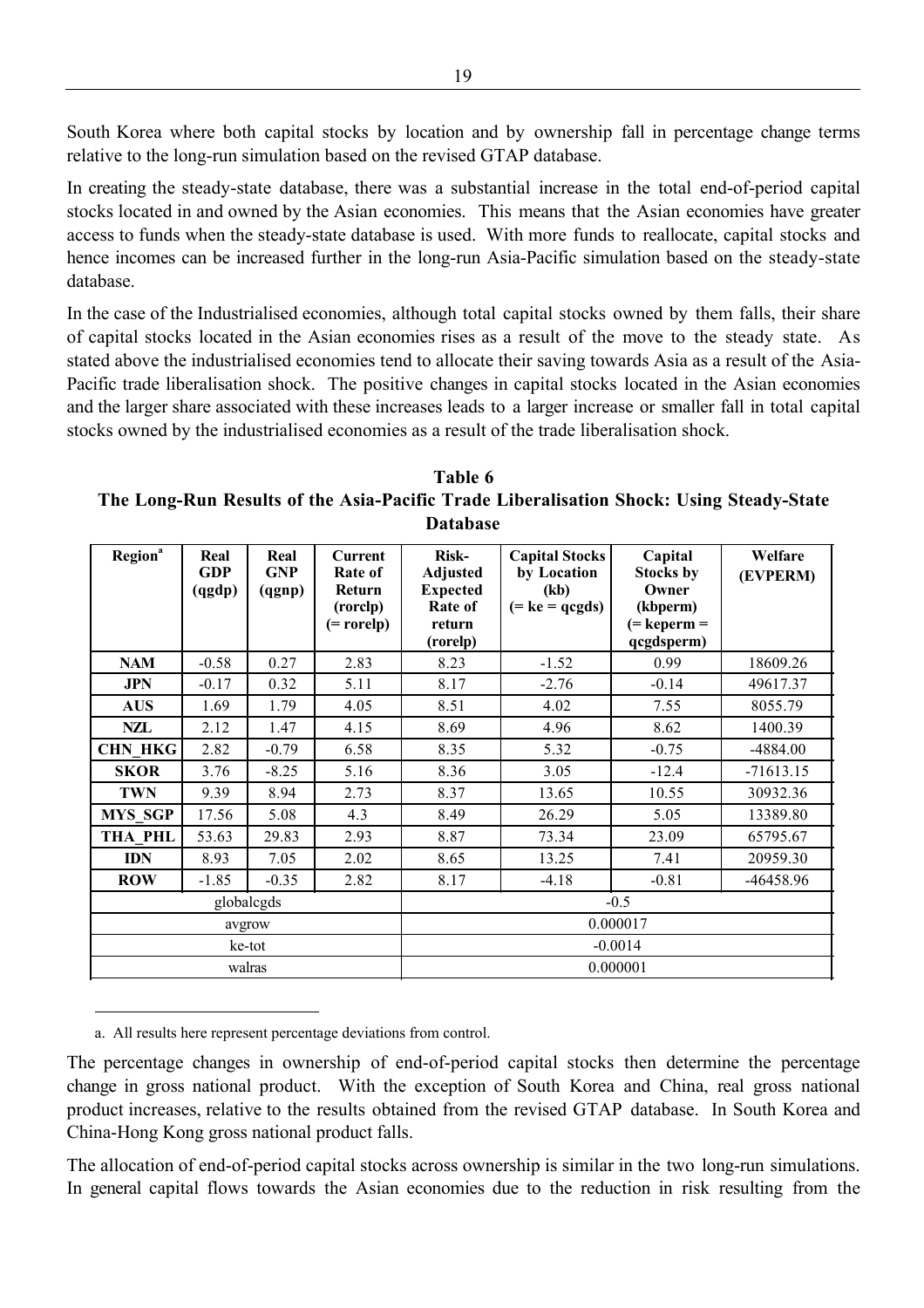growth effect. Thus ownership of end-of-period capital stocks tends to increase in one's own economy and within the Asian economies.

In the long-run simulation based on the steady-state database, however, the Asian economies now own a greater share of the world's capital stocks as a result of the move to the steady state. Thus the Asian economies now have more capital to reallocate towards the other Asian economies. Greater income (gross national product) also means they have greater saving. As a result the Asian economies can increase their ownership of capital stocks in the other Asian economies as well as in their own economies. In the longrun simulation based on the revised GTAP database, Asian economies were restricted from making substantial investments in the other Asian economies due to a lack of funds.

The industrialised economies, on the other hand, own a smaller proportion of the world's capital stocks as a result of the move towards the steady state. With reduced funds to reallocate across regions, the industrialised economies may not only restrict the total amount invested in each region, but may also become more particular about which of the Asian economies they invest in. That is, the industrialised economies will allocate their saving only to those Asian economies which exhibit the highest risk-adjusted rates of return as a result of the trade liberalisation shock. China-Hong Kong and South Korea are the two countries which suffer the most as a result of the higher risk-adjusted rate of return, required by the industrialised economies.

#### **6. Conclusions**

In this paper, some major alterations have been made to the GTAP model and database in order to incorporate a long-run closure in which capital is determined endogenously and income is defined in terms of income earned on endowment commodities owned, rather than on endowment commodities located in the region. Having made these alterations, the model is then used to simulate the long-run effects of an Asia-Pacific trade liberalisation shock.

In order to redefine income in terms of ownership, several fundamental changes are required to the model and database in order to incorporate the ownership of capital and land and the existence of foreign workers.

Firstly, equations and data relating to the way in which saving is allocated across regions for investment are included. The mechanism used for this allocation must be consistent with both economic theory, that risk-adjusted rates of return should equate across regions, and empirical evidence, that there is a tendency for investors to invest firstly in their home economies. A perceived risk schedule is developed for this purpose. This schedule states that the level of risk perceived by permanent residents of a region t rises as the proportion of their end-of-period capital stocks invested within the region rises relative to the proportion of global end-of-period capital stocks invested in that region. Differences in behaviour can be explained by differences in the rate at which this risk rises. Within one's own region risk rises and falls only slightly as the share of end-of-period capital stocks rises and falls relative to the global share, while risk rises and falls much faster when investing in countries other than one's own.

Secondly, once a mechanism for allocating saving across regional investment has been included, the ownership of investment and hence capital stocks can be determined. With the ownership of capital stocks well established, any rental income earned on this capital can be appropriately included in the income of the owners of the capital. In this way, changes in welfare can be properly ascertained.

In addition to capital ownership the model also includes the effect on income of foreign ownership of land and foreign labour. The quantities of both foreign and domestic labour and land are, however, determined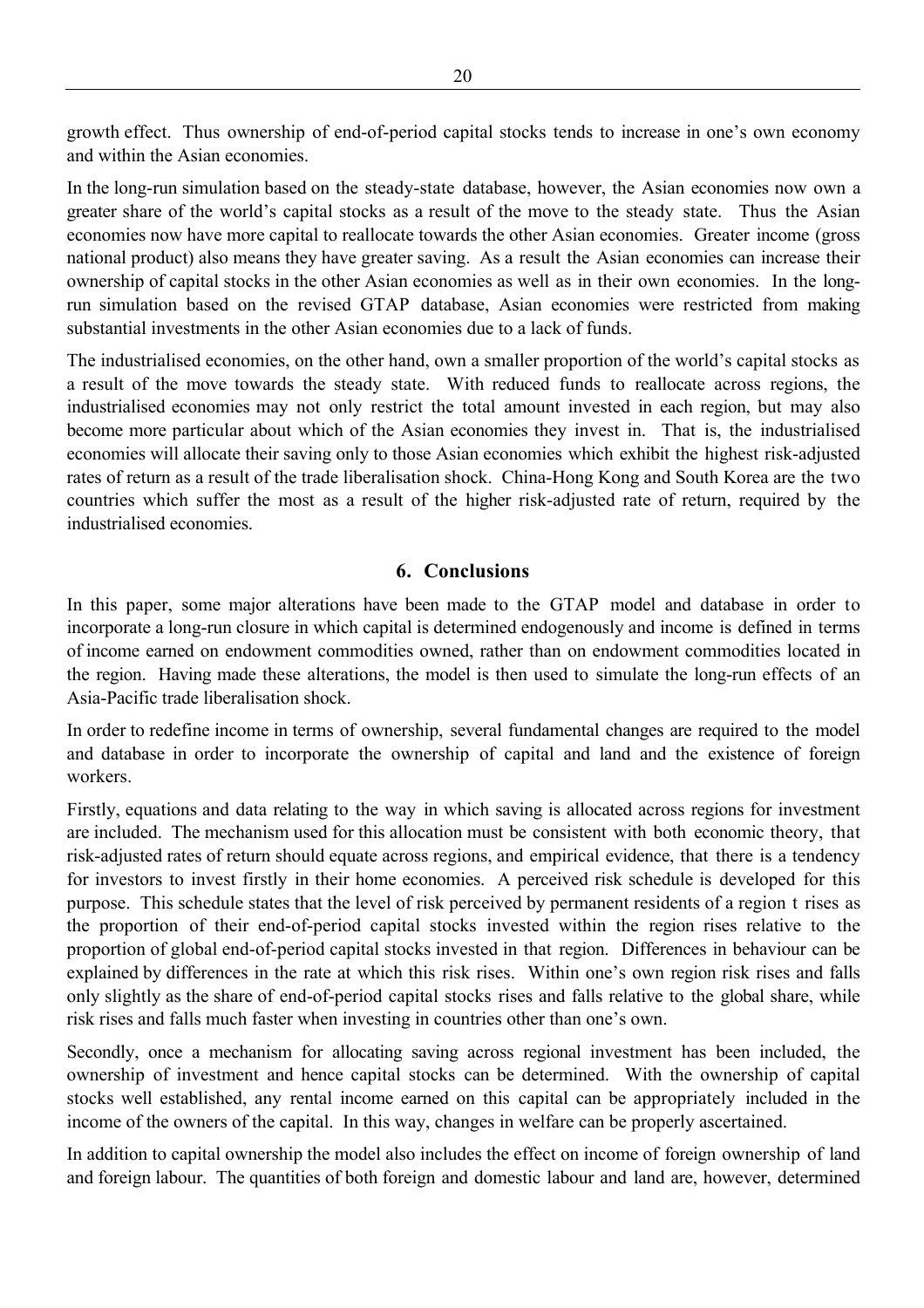exogenously, as no equations have been included to describe the flows of these two endowments between regions.

With income now defined in terms of income earned by permanent residents, private expenditure, government expenditure and saving must also be defined in terms of permanent residencies. This has a considerable effect on the treatment of private expenditure as income allocated to private expenditure is then spent in the country of *temporary* residency of the household. This has a flow-through effect onto many of the demand-side equations in the model. Government expenditure and saving are only affected to the extent that they and income are redefined.

Once the equations had been altered to reflect the behaviour of permanent residents, some initial database values for the year 1992 had to be estimated for endowments, investment, saving and private expenditures. This initial database was estimated using proportions of foreign ownership and foreign workers obtained from various statistical sources. Parameters for the allocation of saving and private expenditure were then estimated by ensuring that the new database was consistent with the behavioural equations in the model.

Finally, a long-run closure was incorporated in which capital stocks responded endogenously to a shock in order to ensure that the growth rate of capital did not change and that expected and current rates of return equated within each region. This closure is similar to the one used in Walmsley (1998).

At this stage the revised GTAP model and database were used to simulate the long-run effects of Asia-Pacific trade liberalisation. These results were then compared with those obtained in Walmsley (1998) where a simple risk-adjusted long-run closure was incorporated into the standard GTAP model to determine the long-run effects of Asia-Pacific trade liberalisation. The results show that the foreign ownership of capital can significantly affect the estimates of the long-run results of trade liberalisation within the Asia-Pacific region. In the case of the revised GTAP model, although a shock may cause the demand for capital to increase, the permanent residents of that region may not have sufficient funds to finance the required increase in capital stocks. If the expected risk-adjusted rates of return are considered adequate, foreigners may be willing to fund the production of these new capital goods; however income earned on these capital goods will accrue to them. This has the effect of increasing real gross national product in the investors' regions of permanent residence, whereas real gross national product in the region where the capital is located is only marginally affected, through the indirect effect of the increase in capital stocks on labour income and taxes.

The long-run closure discussed above assumes that eventually all economies grow at a common steadystate rate of growth, determined by the rate of population and technological growth. In order to ensure valid comparative statics the underlying growth rate in the database must equal this steady-state rate of growth. Shocks are imposed to equate the growth rates of capital across regions, thus creating a steadystate database. The steady-state database is created from the revised version of the standard GTAP database.

The steady-state shocks imposed on the revised GTAP database cause growth rates in the Asian economies to decline and those in the industrialised economies to increase. The results of the creation of the steady-state database show an increase in both capital stocks located in and owned by the Asian economies, while the capital stocks located in and owned by the industrialised economies fall. Thus not only do growth rates converge across regions, but the ownership of capital stocks also converges to some extent.

The long-run effects of Asia-Pacific trade liberalisation are then examined using the revised GTAP model and the steady-state database. These were then compared with those obtained using the revised GTAP